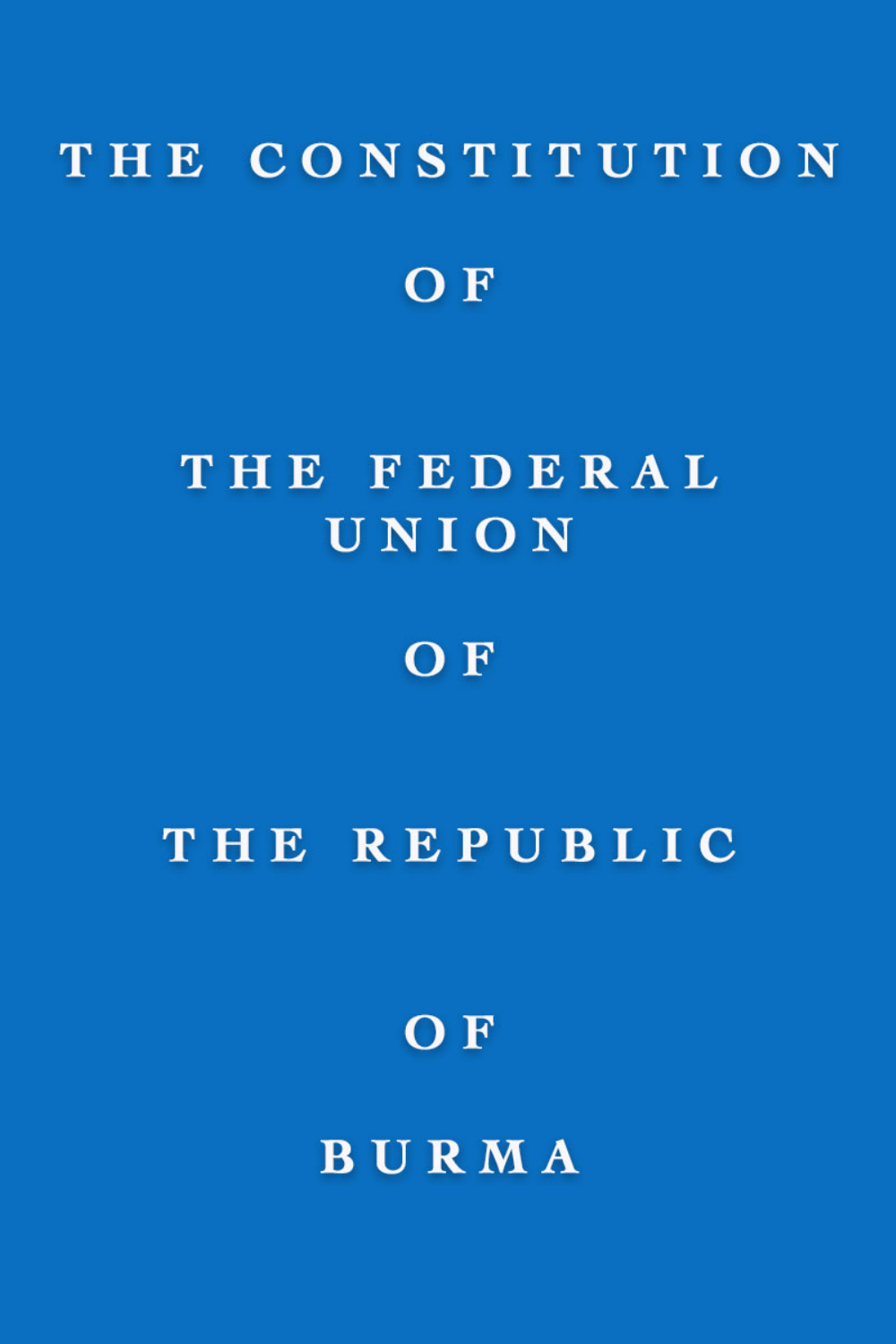#### **THE CONSTITUTION OF THE FEDERAL UNION OF THE REPUBLIC OF BURMA1**

*Draft Constitution of the Federal Constitution Drafting and Coordinating Committee* 

#### **CHAPTER – 1. FORM OF FEDERAL UNION**

**Article 1 The Name of the Federal Union of the Republic Burma -** The Federal Union of the Republic of Burma is an independent and sovereign democratic country. It shall be know as the Federal Union of the Republic of Burma.

**Article 2 The Political Powers of the Member States -** The Federal Union of Burma shall be based on the equal political powers of self-determination of its Member States as specified by this constitution. Each State constitutes a discrete sovereign authority within the constitutional structure of the Federal Union of Burma.

Article 3 The Sovereign Authority of the Federal Union of Burma - The sovereign authority of the Federal Union of Burma rests in the hands of its citizens.

**Article 4 Representative Government -** The sovereign authority of the Federal Union of Burma shall be exercised through the people's representatives elected by free, fair and regular elections, with universal suffrage, as specified by this constitution.

**Article 5** The **Division of Power -** (A) The sovereign authority of the Federal Union of the Republic of Burma shall be exercised through the three pillars of the government of the Federal Union of the Republic of Burma, namely the legislative power, the executive power, and the judicial power. These three powers shall be exercised by separate branches in a system of checks and balances. (B) The legislative dimension of the sovereign authority of the Federal Union of Burma shall be exercised by the Federal Assembly, the executive dimension by the Federal Government, and the judicial dimension by the Federal Supreme Court together with inferior courts as specified by this constitution.

**Article 6 The Federal Division of Powers -** The Federal Union of the Republic of Burma and the Member States of the Federal Union of the Republic of Burma shall exercise the powers distributed to them by this Constitution.

**Article 7 Secularism and Prohibition of Establishment -** (A) The Federal Union of the Republic of Burma shall be a secular state. (B) No religion shall be established by the government of the Federal Union of the Republic of Burma.

**Article 8 The Legal Territory of the Federal Union of Burma -** The legal territory of the Federal Union of Burma, composed of water, land, and air, shall come into existence on the day of the ratification of this constitution. The territory of the Federal Union of Burma shall not be altered without the agreement of the Member States of the Federal Union of Burma.

 $\overline{a}$ 

<sup>&</sup>lt;sup>1</sup> The Ethnic Nationalities Council, the Draft Constitution of the Federal Union of the Republic of Burma (2007).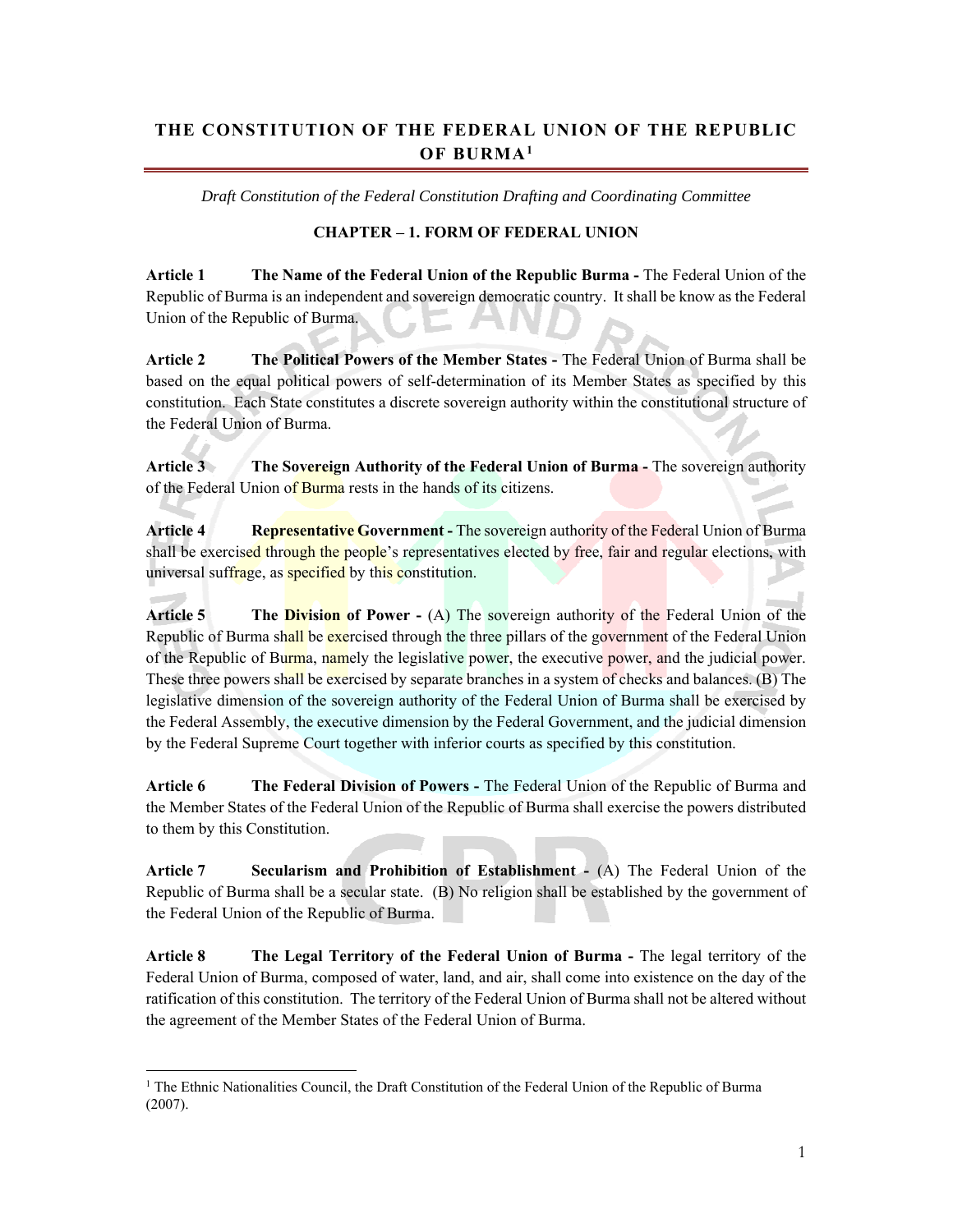**Article 9 The Political System – (A)** The political system of the Federal Union of Burma shall be a multi-party democracy. (B) In accordance with democratic principles political parties may be established. (C) The Assembly of the Federal Union of Burma shall prescribe regulations of political parties by law.

**Article 10 The Supreme Law -** This constitution shall be the supreme law within the territory of the Federal Union of Burma

#### **CHAPTER 2. BILL OF RIGHTS, GUARANTEES AND DUTIES**

**Article 11 Basic Rights -** Every person living in the Federal Union of Burma: (A) shall have the right to life; (B) shall be equal before the law irrespective of native birthplace, religion, color, race, class, age, gender, or sexual orientation. (B) shall have freedom of thought and belief; (C) shall be recognized as a human being and shall have the right to respect and protection for his or her human dignity.

**Article 12 Right to Be an Independent Person -** No person living in the Federal Union of Burma: (A) shall be enslaved; (B) shall be subjected to forced labor; (C) shall be subjected to torture, sexual mistreatment, or cruel, inhumane, and degrading treatment that violates human dignity.

**Article 13 Irrevocable Rights -** The rights contained in Articles 11 and 12 shall not be suspended or revoked under any circumstances.

**Article 14 Individual Rights -** Every person living in the Federal Union of Burma, in accordance with laws enacted by the Federal Assembly, shall have:  $(A)$  the right to freedom of expression and publication, the right of access to information, and the right to disseminate information; (B) the right to worship and practice religion;  $(C)$  the right to assemble and peacefully demonstrate;  $(D)$  the right to seek political asylum.  $(E)$  The Federal Assembly may enact laws to restrict the exercise of the rights defined in this article insofar as the exercise of those rights contravenes democratic principles, endangers public health, or injures public morality.

**Article 15 Privacy Rights -** Any person living in the Federal Union of Burma shall be secure from: (A) disturbance of his or her own premises; intrusion on his or her personal correspondence; interference with his or her personal freedom; and injury to his or her reputation and standing in the community. (B) illegal search and seizure of the person, home, or property.

**Article 16 Gender Equality Right -** Gender equality shall be guaranteed in family, political, economic, social and all other aspects of life.

Article 17 The Right to Become a Citizen - Every person living within the Federal Union of Burma shall have the right to apply for citizenship as prescribed by this constitution.

#### **CIVIL AND POLITICAL RIGHTS**

**Article 19 Freedom of Movement -** Every citizen of the Federal Union of Burma shall have the freedom to travel anywhere in the Federal Union of Burma.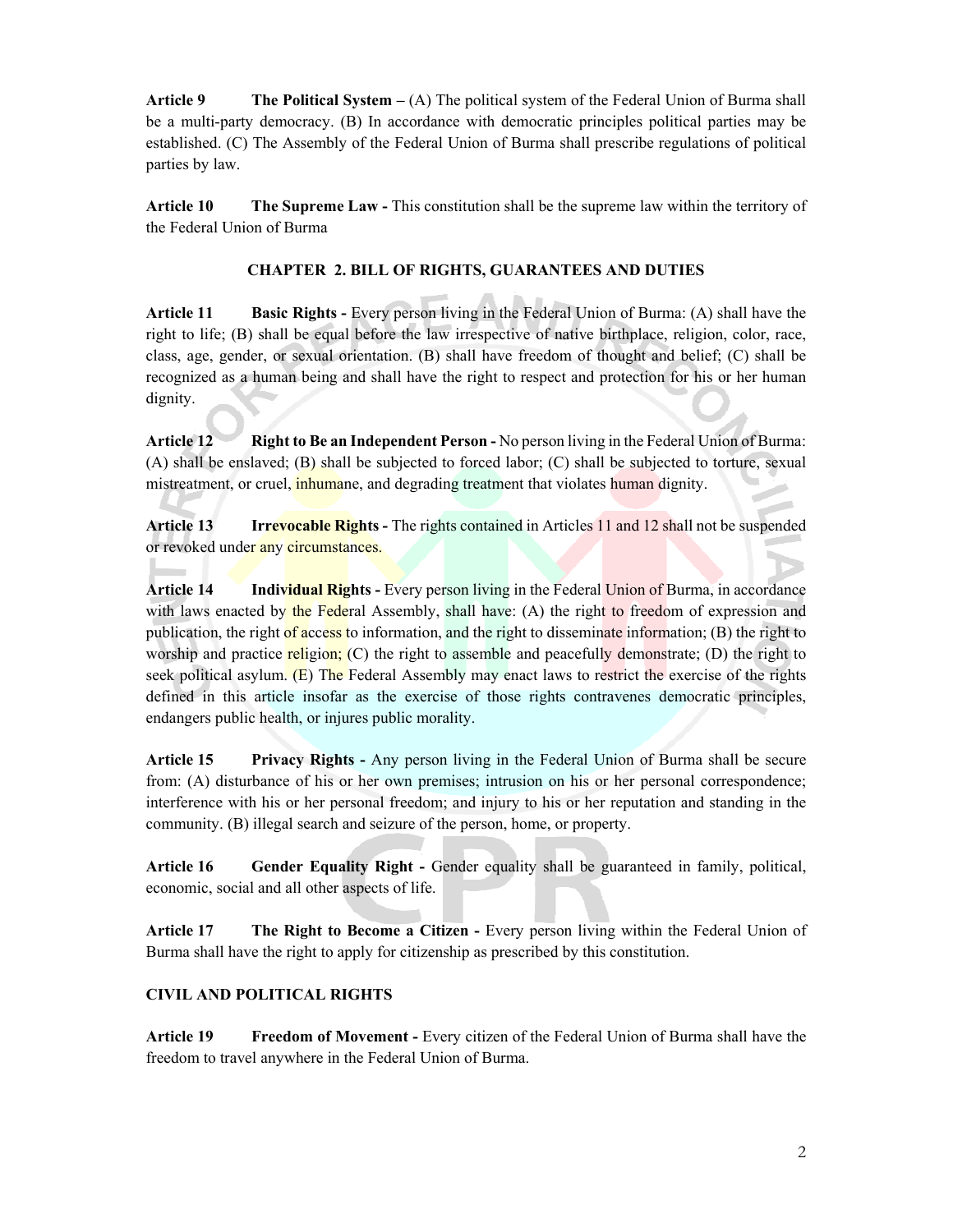**Article 19 Freedom to Travel Abroad -** Every citizen of the Federal Union of Burma shall have the right to leave and return to the Federal Union of Burma.

**Article 20** The Right to Marry - Every person who has attained the age of legal majority shall have the right to marry in accordance with his or her free will, without discrimination based on race, religion, or social status.

**Article 21 Political Rights -** Every citizen at the age of majority shall have the right: (A) to participate in the conduct of political affairs, directly or indirectly through freely elected representatives; (B) to vote and to be elected in elections that shall be conducted by free, fair, direct, and secret voting in order to guarantee the expression of the free will of the voters.

**Article 22 Freedom of Association -** Every citizen of the Federal Union of Burma: (A) shall have the right freely to form, join, and participate in organizations, associations, and labor unions in accordance with the law. (B) shall not be forced to participate in any organization, association, or union.

**Article 23 Arrest and Detention -** (A) No person within the Federal Union of Burma shall be arrested, detained, or held as a suspect on the basis of mere suspicion. (B) Every person arrested, detained or imprisoned shall be treated with respect for his or her human rights and human dignity. (C) Any person arrested without a warrant shall not be detained more than twenty-four hours. In order to detain a person for more than twenty-four hours, the arrested person must be brought before a competent court and the court must issue a detention order. The court shall issue such a detention order only if it finds that there are sufficient grounds to detain the person in accordance with the existing laws.

**Article 24 Criminal Charges -** (A) Every person charged with a criminal offense shall have the right: (1) to be informed without unreasonable delay of the charge and alleged specific offense; (2) to be tried within a reasonable time; (3) not to be compelled to confess to the offense; (4) to offer a full legal defense to the charge;  $(5)$  to be provided with an attorney for his or her defense; (6) to be tried in a language that he or she understands; if it is not possible to conduct the proceedings in that language, then he or she will have the right to seek an interpreter. (B) The public shall be allowed to attend every court hearing.

**Article 25 Trial Procedure and Penalty -** (A) No person shall be tried for an offense except under the laws existing at the time of the offense. (B) No penalty degrading to human dignity shall be imposed. (C) A person acquitted of an offense shall not be retried for the same offense. (D) No person shall be punished more than once for the same offense. (E) No person shall be punished for action that was not a violation of criminal law at the time that it was committed.

#### **ECONOMIC, SOCIAL AND CULTURAL RIGHTS AND DUTIES**

**Article 26 Property Rights -** (A) Every citizen of the Federal Union of Burma shall have the right to own, transfer, dispose, trade, sell, devise and inherit lawfully acquired property. (B) The rights in subsection (A) shall be revoked or restricted only for the benefit of the public at large in accordance with law. In revoking these private rights for public interests, proper and adequate compensation must be awarded in accordance with law.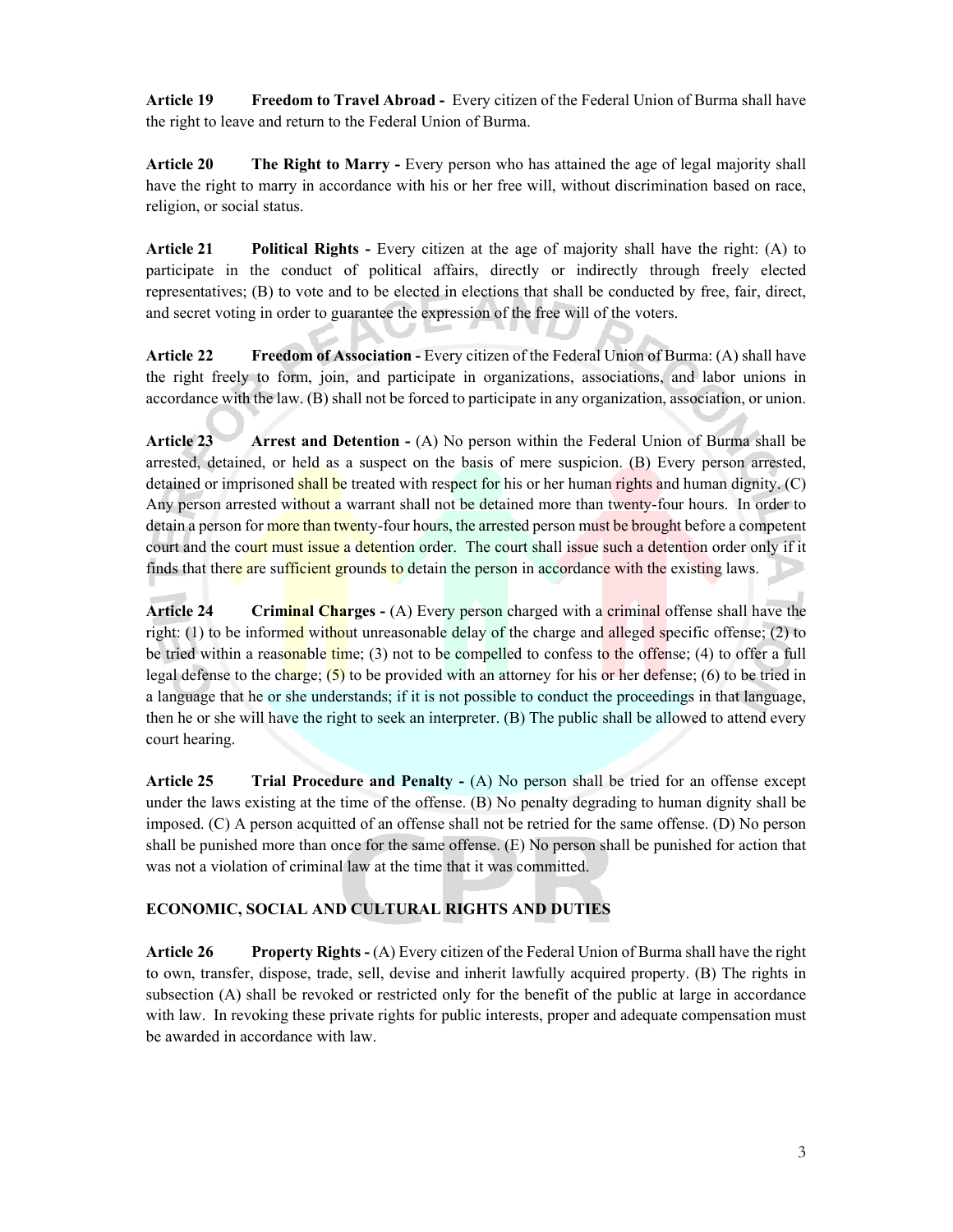**Article 27 The Right to Work -** Every citizen shall have the right to work and the freedom to choose his or her occupation free of discrimination based on birthplace, religion, class or social status, gender, color, race or ethnicity, or age.

**Article 28 The Right to Pursue a Living -** (A) Every citizen of the Federal Union of Burma shall have the right freely to pursue a living and to establish business associations. (B) The Federal Union of Burma may regulate the right specified in subsection (A) above, in the interest of economic policy, planning, national security, the public interest, and public health.

**Article 29 The Right to Intellectual Property - Every citizen of the Federal Union of Burma** shall enjoy the freedom to engage in creative work and to establish the right to intellectual property in accordance with the law.

**Article 30 The Right to Own Locality Inheritants -** Local cultural groups shall have the right to use, manage, and pass on their inherited traditional knowledge.

**Article 31 The Right to Immigrate -** Every citizen of the Federal Union of Burma shall have the right to immigrate to, reside in, and work in any Member State in accordance with state law. Comment: The group discussed the interaction of this provision with the powers given to the states to control property ownership and state citizenship in suggested new Article 47(A).

**Article 32 Rights to Education -** Every citizen of the Federal Union of Burma shall: (A) have the right freely to pursue an education;  $(B)$  have the right freely to choose his or her desired subject, course of vocational training, and higher education; (C) be provided a mandatory free basic education.

Article 33 The Right to Establish Academic Institutions - The right to establish private schools, universities, colleges, science and vocational training institutions, and higher academic institutions shall be guaranteed.

**Article 34** The Rights to Health – (A) Every citizen has the right to receive basic health services and protection free of charge. (B) The federal government shall provide health, accident, and life insurance and an adequate social welfare scheme. (C) Every female citizen of the Federal Union of the Republic of Burma shall be the primary decisionmaker concerning her own reproductive matters, if her health is affected or she has reason to believe that her health is affected.

**Article 35 Cultural Rights -** Every citizen shall have the right to develop and promote his or her cultures, customs, and traditions.

**Article 37 Womens' Rights -** To ensure gender equality, at least 30 percent of the seats in every legislative body of the Federal Union of the Republic of Burma shall be reserved for women.

**Article 38** The Rights of Children - (A) Every child shall have the right to protection and care in his or her status as a minor, and shall be entitled to assistance and care from the society as a whole. (B) Children shall not be separated from their families without the consent of their parents or guardians, except: (1) in cases where the parents or guardians have neglected their responsibilities or where the children need to be removed in order to be protected, and (2) where separation is conducted only in accordance with the law. (C) The Assembly of the Federal Union of Burma shall prescribe the minimum age of employment for children.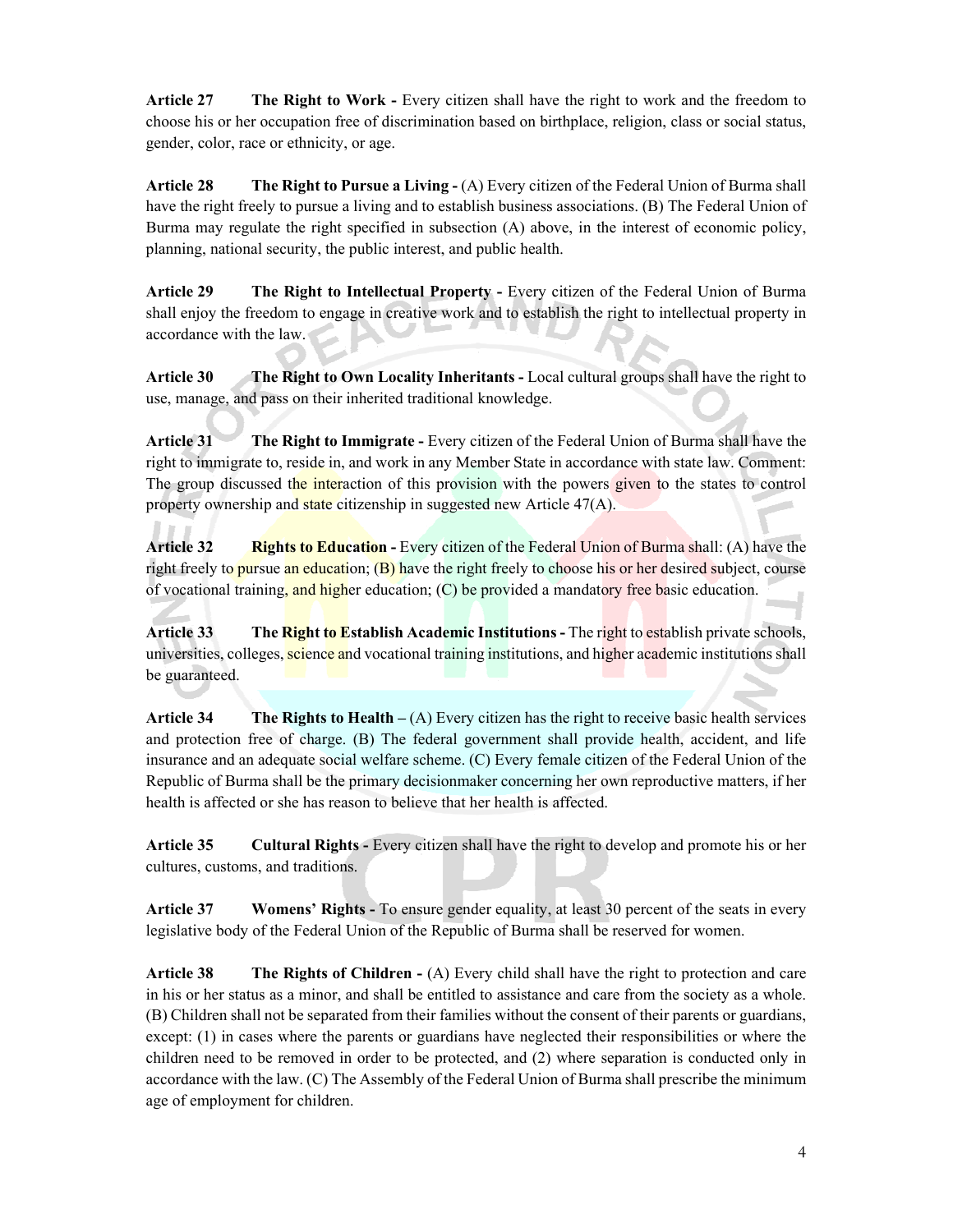**Article 39 Workers' Rights -** The Federal Assembly shall make law to: (A) ennable workers to live a dignified life; (B) mandate decent working conditions; (C) prescribe appropriate working hours; (D) provide for guaranteed leaves for every worker.

**Article 40 Farmers' Rights -** Every farmer shall have the right to: (A) grow, sell, and produce crops free of government direction; (B) pay taxes by currency; (C) freely form a farmer's union.

**Article 41 Environmental Rights -** (A) The citizens of the Federal Union of the Republic of Burma shall have the right to be free from severe environmental degradation and to live in a healthful environment in harmony with nature. (B) The government of the Federal Union of the Republic of Burma shall protect the practices of minority native peoples that contribute to the conservation of the environment within their territories and shall prohibit the overproduction and exploitation of natural resources causing harm to the environment in those territories.

**Article 42 Human Rights Commission -** Any person whose human rights are violated shall have the right to protection by the Human Rights Commission.

**Article 43** The Protection of Constitutional Rights - (A) Every person shall have the right to apply to the Supreme Court for the protection of his or her constitutional rights if necessary.  $(B)$  The power of the Supreme Court to enforce constitutional rights, conferred in paragraph (a) above, shall not under any circumstances be suspended.

**Article 44 Protection by the Federal Union of Burma - Every citizen shall be entitled to petition** the government of the Federal Union of Burma for protection inside or outside the country.

Article 45 **International Human Rights Covenants -** International covenants on human rights ratified by the Federal Union of Burma shall be directly applicable by the courts.

**Article 46 Duties -** Every citizen of the Federal Union shall have duties: (A) to protect the Federal Union and (B) to maintain and protect the Constitution of the Republic of the Federal Union of Burma.

#### **CHAPTER – 3. MEMBER STATES OF THE FEDERAL UNION**

**Article 47 Member States of the Federal Union of Burma -** (A) The Member States of the Federal Union of Burma shall have full rights to self-determination in accordance with this constitution. (B) The Federal Union of Burma shall be composed of two sorts of Member States: ethnic national states and ethnic nationalities states.

**Article 48 A List of the Member States of the Federal Union of Burma -** (A) The Member National States of the Federal Union of Burma are: (1) Kachin State; (2) Karen State**;** (3) Karenni State**;**  (4) Chin State**;** (5) Mon State**;** (6) Bama State; (7) Arakan State**;** (8) Shan State**;** (9) …………**;** (10) ……….

(B) The Member Nationalities States of the Federal Union of Burma are: (1) Tanintari State (2) Irrawaddy State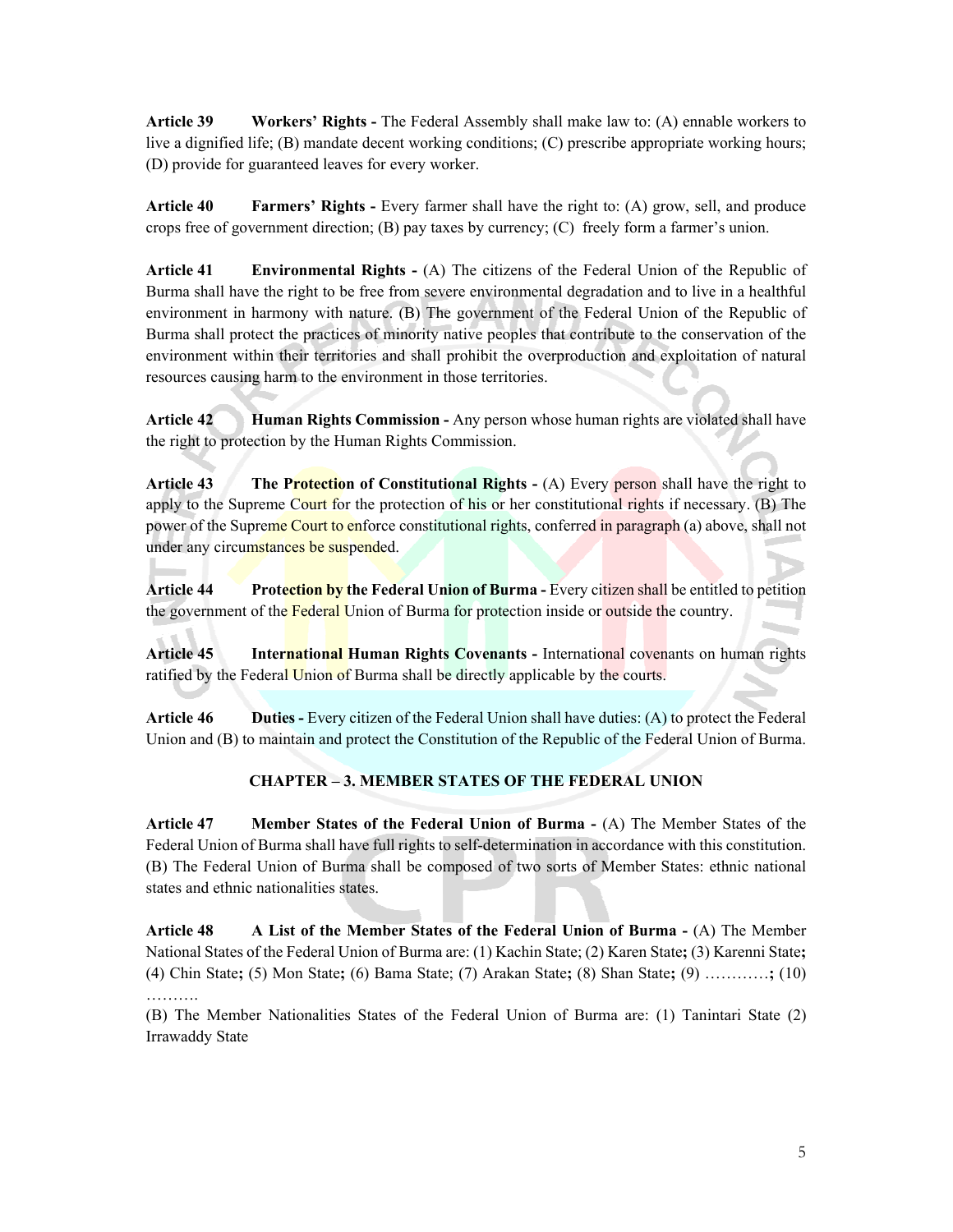**Article 49 The Constitutions of the Member States -** The Member States of the Federal Union of Burma shall have the right to draft and enact their respective state constitutions in accordance with this constitution.

**Article 50 The Powers of the Member States -** The Member States of the Federal Union of Burma shall have the right to exercise legislative power, executive power, and judicial power in accordance with this constitution.

**Article 51 The Residual Powers of the Member States -** The Member States of the Federal Union of Burma shall have all powers except those exclusively delegated to the government of the Federal Union of Burma and those prohibited to the states by this constitution.

**Article 52 The Rights of Minority Ethnic Nationalities within Member States -** (A) The rights of all minority ethnic nationalities within each Member State of the Federal Union of Burma shall be fully prescribed and guaranteed. (B) In order to protect the rights of minority ethnic nationalities within each Member State of the Federal Union of Burma, the Member State constitutions shall, when necessary, create autonomous regions, national territories, and special nationalities regions. (C) If 50,000 residents of a state petition the legislature of that state for the creation of an Autonomous Region, or if 5,000 residents of a state petition the legislature of that state to create a Special Union Territory, the legislature of that state shall decide whether or not to grant the petition by majority vote.

Article 53 The **Armed Forces** of the Member States - (A) The Member States of the Federal Union of Burma may establish State police forces, whose membership shall not exceed (0.2) % of the population of that state.  $(B)$  In accordance with law prescribed by the Assembly of the Federal Union of Burma, every Member State of the Federal Union of Burma may establish State Militaries, whose membership shall not  $exceed (0.1)$  of the population of that state.

**Article 54 Formation of New States -** New states of the Federal Union of Burma may be established in accordance with Article 47 (A) within an existing state; or (B) by combining adjacent territory in two or more states.

**Article 55 The Process for the Formation of New States -** New Member States of the Federal Union of Burma may be formed only if: (A) A group of people with a distinct political identity holds a referendum to form a new state composed of the territory in which that group resides, and thirty percent of those voting in the referendum vote to approve the creation of the new state; and then (B) The proposal to create a new state is forwarded to the Assemblies of any existing States whose current territories would form part of the new state and all of those Assemblies approve the proposal by a majority vote; and then (C) The proposal is forwarded to the Federal Chamber of Nationalities which, in coordination with the State Assemblies in subsection (B), forms a Commission to investigate whether a new state should be formed in the proposed area; and then (D) The commission recommends that a new state should be created in the proposed area; and then (E) A referendum is held in the area that would form the proposed new state and sixty percent of those voting in the referendum vote for the proposal to create a new state; and then (F) A bill to establish the new state is introduced into the Chamber of Nationalities and the Chamber approves the bill by a majority vote; and then (G) The bill is forwarded to the Chamber of the People=s Representatives and that Chamber approves the bill by a majority vote; and then (H) The bill is forwarded to the State Assemblies of the States from whose territories the new state shall be formed and the State Assemblies approve the bill by a majority vote; and then (I) The bill shall be forwarded to the Federal President for signature and promulgation. If the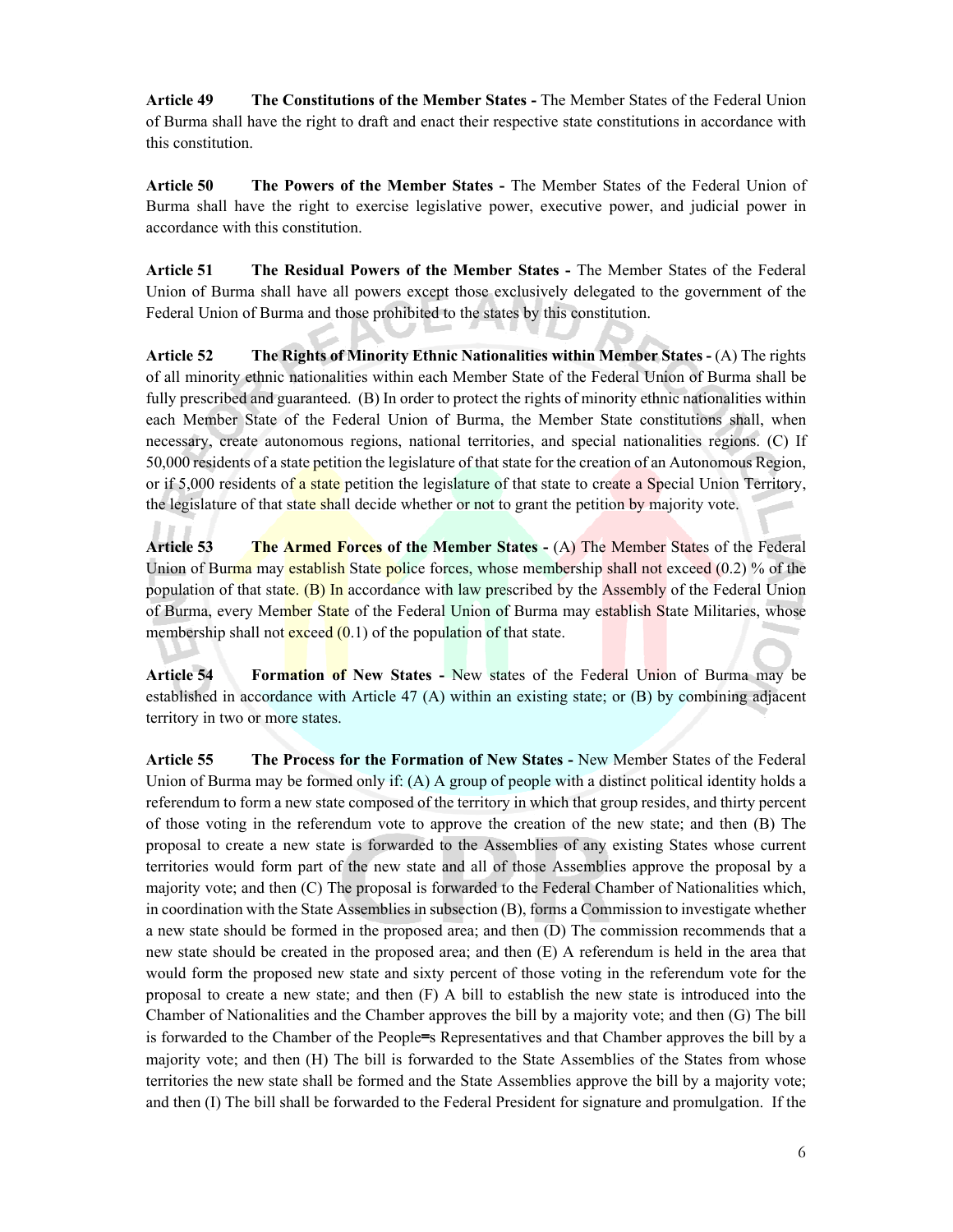Federal President fails to sign and promulgate it within seven days, he shall be deemed to have signed and promulgated it by the end of the seventh day.

**Article 56 Legislation concerning the Formation of New States -** The Assembly of the Federal Union of Burma shall make law implementing Articles 52 and 53 of this constitution.

**Article 57 Powers Prohibited to the Member States -** The Member States of the Federal Union of Burma shall not have the power to establish military alliances with a foreign country, to conclude military agreements or treaties, or to establish currencies for the state by printing money or minting coins.

#### **CHAPTER – 4. ASSEMBLY OF FEDERAL UNION**

**Article 58 The Assembly of the Federal Union of Burma -** The Assembly of the Federal Union of Burma shall consist of the Chamber of Nationalities and the Chamber of the People's Representatives.

**Article 59 The Powers of the Assembly of the Federal Union of Burma -** All Federal legislative powers granted by this constitution shall be vested in the Assembly of Federal Union of Burma.

Article 60 The Regular Session of the Assembly of the Federal Union of Burma - **(A)** The regular session of the **Assembly** of the Federal Union of Burma shall be held at least once every year. (B) The Assembly of the Federal Union of Burma shall provide public notice not less than sixty days prior to convening a regular session. (C) The Federal President shall convene the regular session of the Assembly of the Federal Union of Burma. (D) The Federal President shall address the state of the Federal Union of Burma at every regular session of the Assembly of the Federal Union of Burma.

**Article 61 Emergency or Special Sessions of the Assembly of the Federal Union of Burma -**  (A) The Assembly of the Federal Union of Burma may convene a special session or an emergency session concerning the following subject matters: (1) Amendment and ratification of the Constitution; (2) Proclaiming, approving, or terminating a declaration of national emergency; (3) Declaring war and/or termination of a war against another state; (4) Affirming the election of the President of the Federal Union of the Republic of Burma or the appointment of the Justices of the Federal Supreme Court.

**Article 62 A Quorum for the Meetings of the Assembly of the Federal Union of Burma -** A meeting of the Assembly of the Federal Union of Burma may be called to order only if a quorum is present. A quorum shall consist of not less then half the members of the Chamber of Nationalities and not less than half the members of the Chamber of the People=s Representatives.

**Article 63 Voting Procedure -** Decisions in the sessions of the Assembly of the Federal Union Burma shall be established by majority vote of the members of each Chamber attending the session.

**Article 64 The Speaker of the Assembly of the Federal Union of Burma -** The Chairperson of the Chamber of Nationalities and the Chairperson of the Chamber of the People's Representatives shall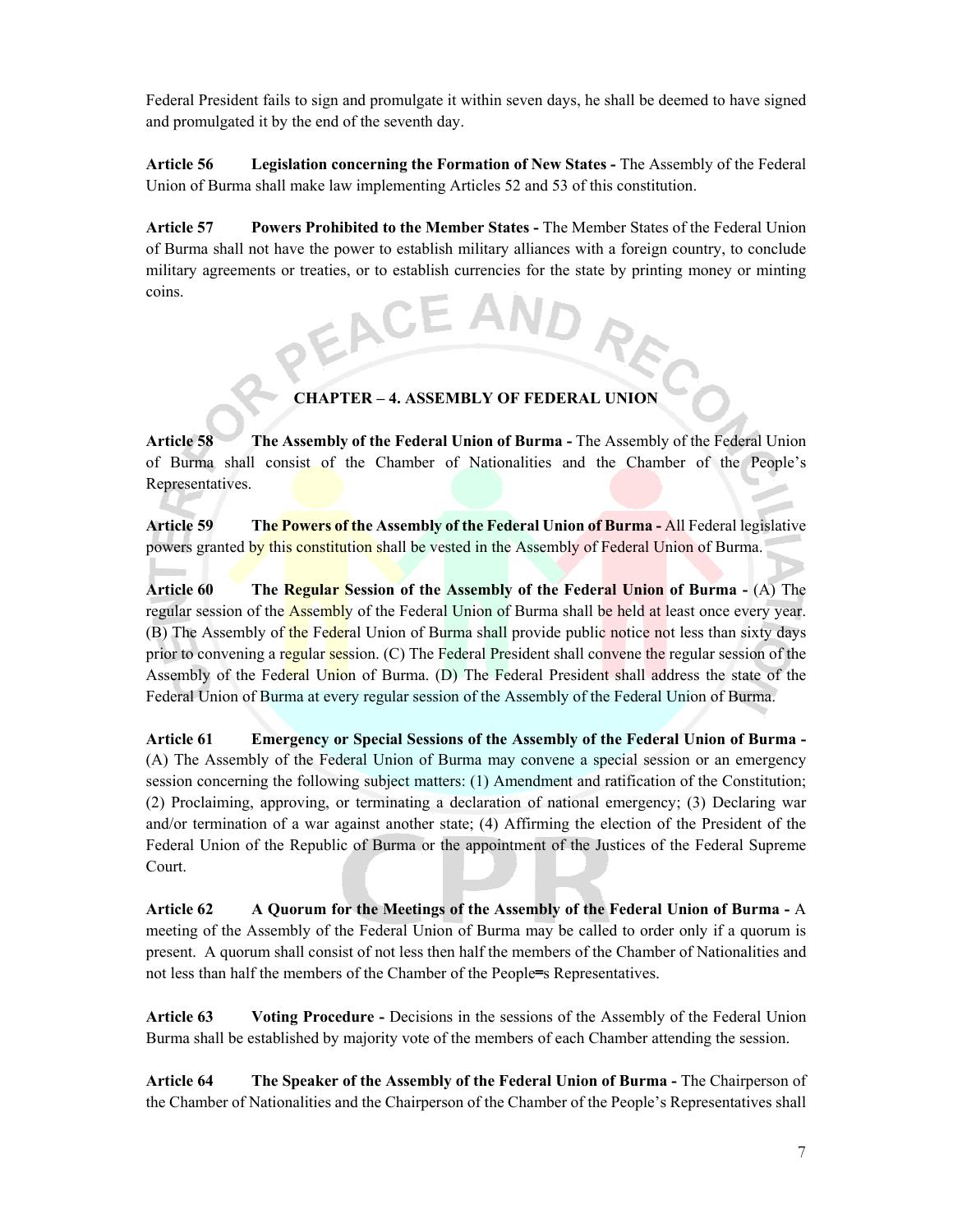take turns to preside as Speaker over the Joint meetings of the two Chambers, sitting as the Assembly of the Federal Union of Burma. When the Chairperson of either Chamber is unavailable to server as Speaker, the Vice Chairperson of that Chamber may serve instead.

**Article 65 Prohibition on Simultaneous Membership in Both Chambers -** A member of one Chamber may not simultaneously serve in the other Chamber.

**Article 66 Exemptions and Privileges** - (A) No member of the Assembly of the Federal Union of Burma shall be questioned, punished or brought to trial for the following acts performed in any meeting of the Assembly of the Federal Union of Burma: (1) any speech or debate; (2) the distribution of any written materials; or (3) any vote. (B) During a session of the Assembly of the Federal Union of Burma, no member of the Assembly shall be arrested except during the commission of the crime itself, and no member shall be arrested or punished for any crime without the approval of the Assembly of the Federal Union of Burma.

**Article 67 Compensation and Benefits -** Members of the Assembly of the Federal Union of Burma shall receive compensation and benefits for their services to be determined by law. Any decision to raise the compensation or benefits shall take effect only after an intervening legislative election for the Chamber of the People's Representatives.

**Article 68 International Covenants and Treaties -** The Assembly of the Federal Union of Burma shall have the power to ratify or reject international covenants and treaties signed and submitted to the Assembly by the Government of the Federal Union of Burma.

**Article 69 The Bylaws and Procedures of the Assembly of the Federal Union of Burma -** The Assembly of the Federal Union of Burma shall prescribe the bylaws and procedures for joint meetings of the two Chambers sitting as the Assembly of the Federal Union of Burma.

#### **CHAMBER OF NATIONALITIES**

**Article 70 The Composition of the Chamber of Nationalities -** (A) The Chamber of Nationalities of the Federal Union of Burma shall be composed of an equal number of representatives from each Member State. (B) The Member States of the Federal Union of Burma shall each send six representatives to the Chamber of Nationalities of the Federal Union of Burma.

**Article 71 Electing Members of the Chamber of Nationalities -** (A) Members of the Chamber of Nationalities shall be directly elected, in free and fair elections, with secret ballots, by the people of their respective states who are eligible to vote. (B) In order to be a candidate for membership in the Chamber of Nationalities, a citizen must: (1) have attained the age of twenty-five on election day; and (2) have been a citizen of the Federal Union of Burma for at least ten years; and (3) be a resident of the State from which he or she is seeking election. (C) The Legislature of each Member State shall prescribe the time, place, and manner of holding elections for the members of the Chamber of Nationalities from that State.

**Article 72 The Chairperson and Vice-chairperson of the Chamber of Nationalities -** The members of the Chamber of Nationalities shall elect the Chairperson and Vice-chairperson of the Chamber from among their number. The Chairperson and Vice-chairperson may not be from the same state.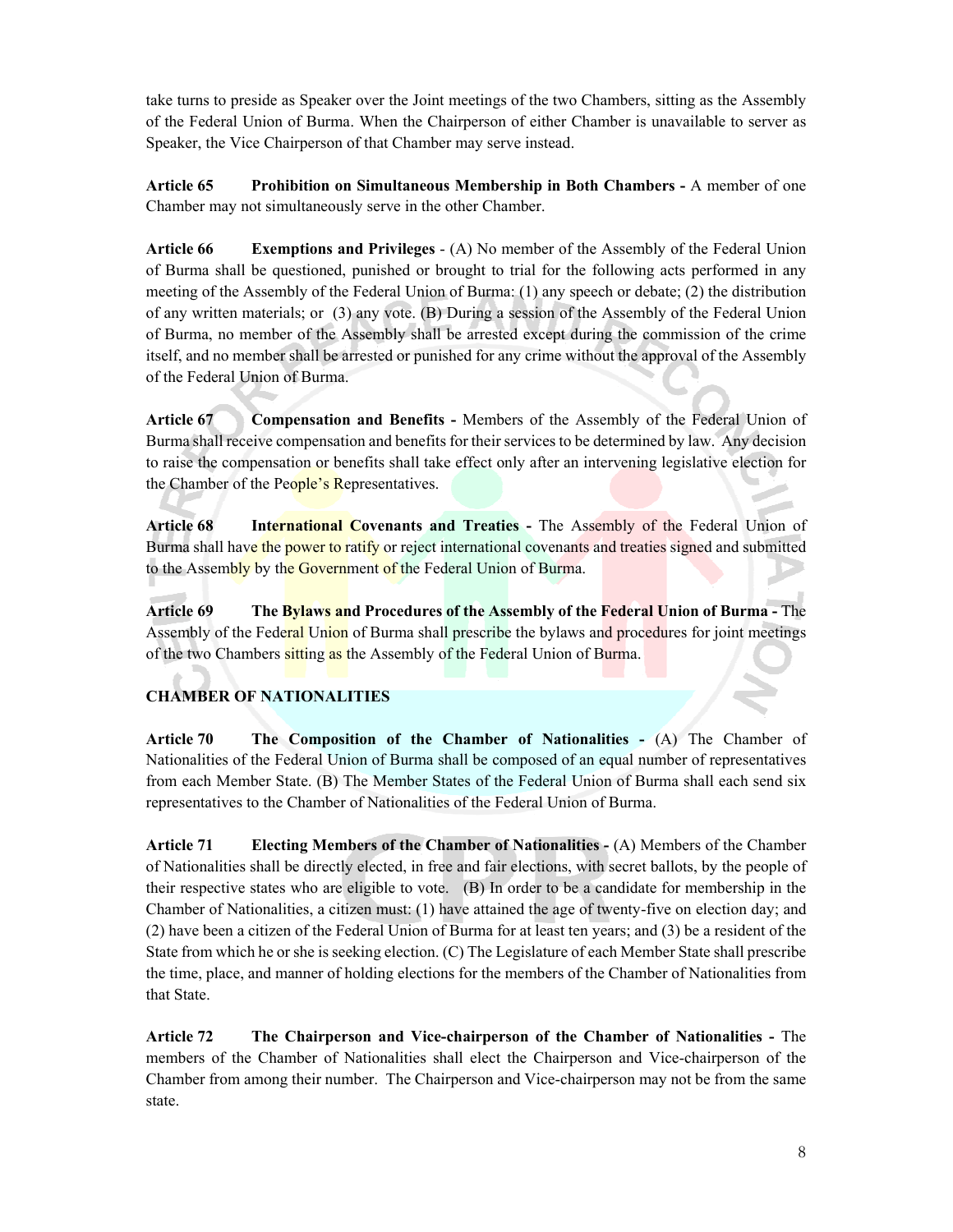**Article 73 The Term of Members of the Chamber of Nationalities -** The term of each member of the Chamber of Nationalities shall be four years. The election of the members shall be staggered so that half of the Chamber shall be elected every two years.

**Article 74 The Regular Session of the Chamber of Nationalities -** (A) The first session of the Chamber of Nationalities must be convened not less than sixty days after the date of each election. (B) The Chamber of Nationalities shall convene a regular session not less than once every year. (C) The Chairperson of the Chamber of Nationalities shall convene the regular session of the Chamber of Nationalities. (D) The Chamber of Nationalities shall provide public notice not less than thirty days prior to convening a regular session.

**Article 75 Special or Emergency Sessions of the Chamber of Nationalities -** (A) The Chairperson of the Chamber of Nationalities shall convene a special or emergency session of the Chamber when: (1) all of the members of the Chamber of Nationalities from at least two Member States so request; or (2) one quarter of all of the members of the Chamber of Nationalities so requests; or (3) the Federal Prime Minister so requests. (B) The Chamber of Nationalities shall provide public notice not less than fifteen days prior to convening a special or emergency session.

**Article 76 A Quorum for the Meetings of the Chamber of Nationalities -** (A) A meeting of the Chamber of Nationalities may be called to order only if a quorum is present. A quorum shall consist of not less than half of the members of the Chamber of Nationalities. (B) A vote shall be taken by the Chamber of Nationalities only if a quorum for voting is present. A quorum for voting shall consist of not less than two-thirds of the members of the Chamber of Nationalities. (C) Decisions of the Chamber of Nationalities shall be established by majority vote.

Article 77 The Powers of the Chairperson of the Chamber of Nationalities - The Chairperson of the Chamber of Nationalities shall have power to enforce the rules of its proceedings and to supervise the conduct of the members. No-one may enter the compound of the Chamber of Nationalities to conduct a search or to arrest any person without the permission of the Chairperson.

**Article 78 The Committees of the Chamber of Nationalities -** Committees of the Chamber of Nationalities, including the Foreign Affairs Committee and the Defense Affairs Committee, shall consist of sitting members of the Chamber of Nationalities.

**Article 79 The Bylaws and Procedures of the Chamber of Nationalities -** The Chamber of Nationalities shall prescribe its own bylaws and procedures.

#### **CHAMBER OF PEOPLE'S REPRESENTATIVES**

**Article 80 The Composition of the Chamber of the People's Representatives -** The Chamber of the People's Representatives shall consist of members elected by citizens through elections based on the principle of population proportionality, in the sense that the proportion between the number of voters in each district and the number of members from that district shall be approximately the same for every district.

**Article 81 Electing Members of the Chamber of the People's Representatives -** (A) Members of the Chamber of the People's Representatives shall be directly elected in free and fair elections, with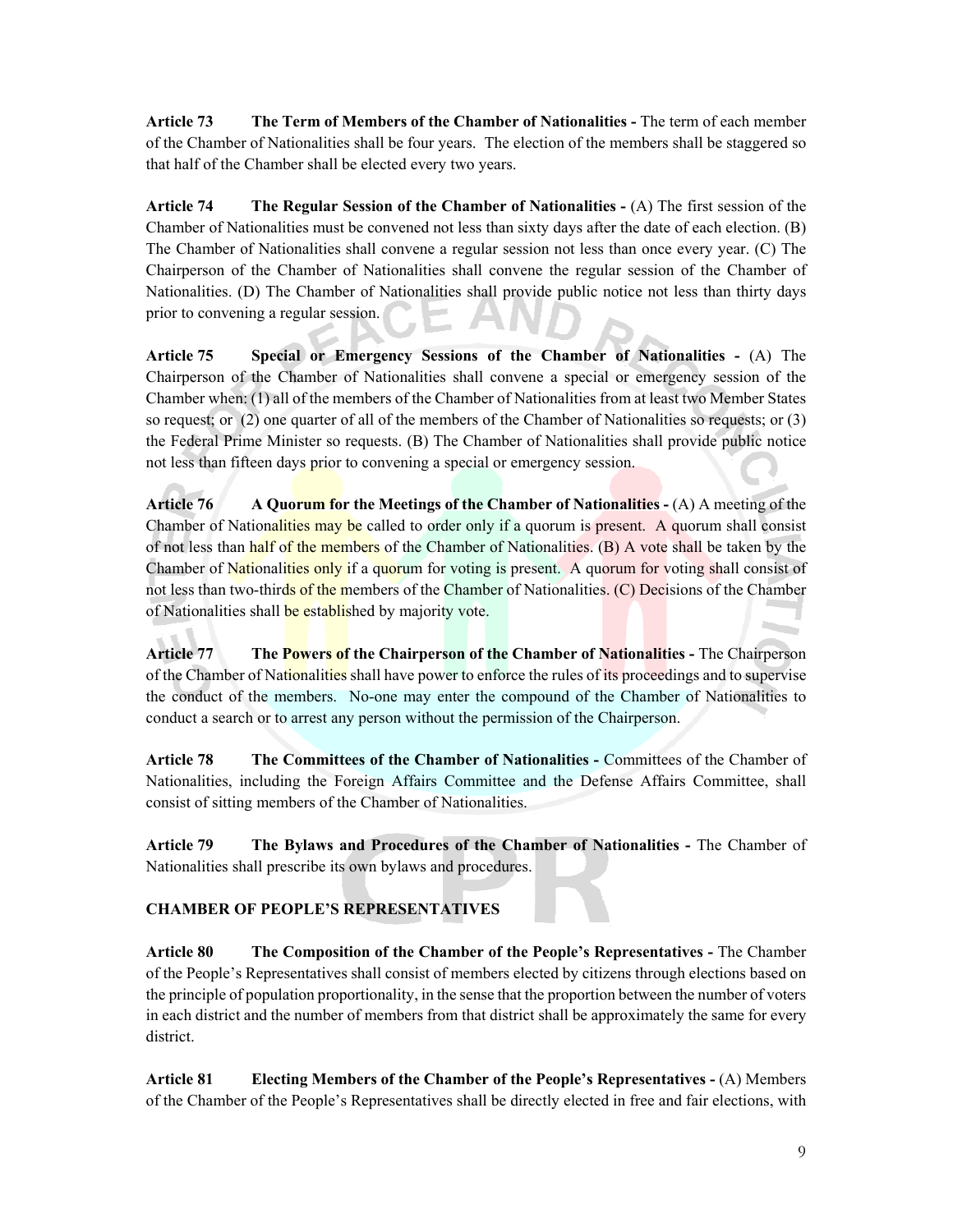secret ballots, by the people who are eligible to vote. (B) The number of representatives and the boundaries of their constituencies shall be prescribed by law by the Assembly of the Federal Union of Burma.

**Article 82 Qualification of the Representatives -** In order to be a candidate for membership in the Chamber of the People=s Representatives, a citizen must:  $(1)$  have attained the age of twenty five years on election day; (2) be a lawful citizen of the Federal Union of the Republic of Burma and have resided continuously for 10 years in the Federal Union of the Republic of Burma at any time; (3) renounce citizenship in any country other than the Federal Union of the Republic of Burma.

**Article 83 The Chairperson and Vice-chairperson of the Chamber of the People's Representatives -** The members of the Chamber of the People's Representatives shall elect the Chairperson and Vice-chairperson of the Chamber from among their number.

**Article 84 The Term of the Members of the Chamber of the People's Representatives -** (A) The term of each member of the Chamber of the People's Representatives is four years. The term begins on the first day after the member is elected that the Chamber of the People's Representatives convenes. (B) The term for the members is the same as the term for the Chamber of the People's Representatives.

Article 85: Holding **Elections for the Chamber of the People's Representatives -** General elections for members of the Chamber of the People=s Representatives for the next term shall be held not less than sixty days prior to the end of the current term.

**Article 86 The Regular Session of the Chamber of the People's Representatives -** (A) The President of the Federal Union of Burma shall call the first session of the Chamber of the People's Representatives to convene not less than sixty days after the general elections. (B) The Chamber of the People's Representatives shall convene a regular session not less than once every year. (C) The Chairperson of the Chamber of the People's Representatives shall convene the regular sessions of the Chamber. (D) The Chamber of the People's Representatives shall provide public notice not less than thirty days prior to convening a regular session.

**Article 87 Special or Emergency Sessions of the Chamber of the People's Representatives -**  (A) The Chairperson of the Chamber of the People's Representatives shall convene a special or emergency session when: (1) The Federal President so instructs; or (2) The Federal Prime Minister so requests; or (3) one fourth of the members of the Chamber of the People's Representatives so requests. (B) The Chamber of the People's Representatives shall provide public notice not less than fifteen days prior to convening a special or emergency session.

**Article 88 A Quorum for the Meetings of the Chamber of the People's Representatives -** (A) A meeting of the Chamber of the People's Representatives may be called to order only if a quorum is present. A quorum shall consist of more than thirty percent of all the members of the Chamber of the People's Representatives. (B) A vote shall be taken by the Chamber of the People's Representatives only if a quorum for voting is present. A quorum for voting shall consist of half of all the members of the Chamber of the People's Representatives. (C) Decisions of the Chamber of People's Representatives shall be established by majority vote.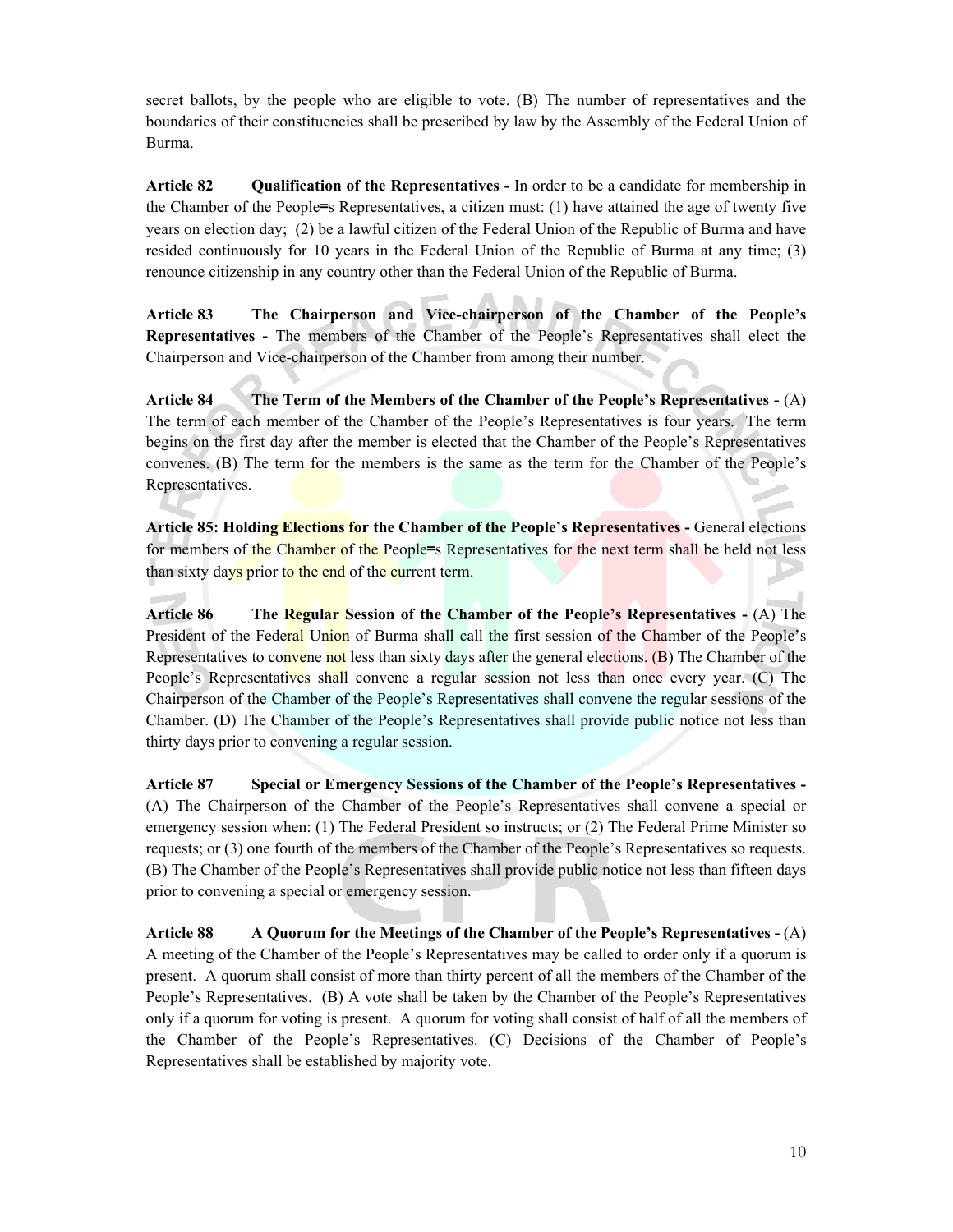**Article 89 Dissolving the Chamber of the People's Representatives -** (A) The Federal President, on the recommendation of the Federal Prime Minister, shall dissolve the Chamber of the People's Representatives. (B) The Federal President shall reject the recommendation of the Federal Prime Minister to dissolve the Chamber of the People's Representatives only when: (1) the Chamber of the People's Representatives has passed a no confidence motion against the Government by a majority vote and (2) the Federal Prime Minister has recommended the dissolution of the Chamber of the People's Representatives solely for the reason of the no confidence vote. (C) In such a situation, the Federal President shall also immediately order the Chamber of the People's Representatives to choose a new Federal Prime Minister. The Chamber of the People's Representatives shall submit the name of the new Prime Minister within fifteen days. If it fails to do so, the Federal President shall dissolve the Chamber of the People's Representatives. (D) New elections shall be held no later than sixty days after any dissolution of the Chamber of the People's Representatives. (E) In order to attend to the governance of the Union, the Federal President shall form an interim Government for the transitional period after the dissolution of the Chamber of the People's Representatives and until new elections are held and a new Government is formed.

**Article 90 The Powers of the Chairperson of the Chamber of the People's Representatives –**  The Chairperson of the Chamber of the People's Representatives shall have the power to enforce the rules of its proceedings and to supervise the conduct of the members. No-one shall enter the compound of the Chamber of the People's Representatives to conduct a search or to arrest any person without the permission of the Chairperson.

**Article 91 The Investigative Commission** - An Investigative Commission shall be established if requested by one fourth of the members of the Chamber of the People's Representatives. composition, regulations, and mandates of the Investigative Commission shall be in accordance with law prescribed by the **Assembly** of the Federal Union of Burma.

**Article 92 The Bylaws and Procedures of the Chamber of the People's Representatives -** The Chamber of the People's Representatives shall prescribe its own bylaws and procedures.

#### **CHAPTER – 5. FEDERAL LEGISLATION**

**Article 93 The Introduction of Bills -** (A) The Government of the Federal Union of Burma or any member of either Chamber may introduce bills. (B) Revenue bills may be introduced only in the Chamber of the People's Representatives. (C) Bills related to natural resources may be introduced only in the Chamber of Nationalities.

**Article 94 The Passing of Bills -** Except for revenue bills, in order to become a law, a bill must: (1) receive over fifty percent of the members' votes in the Chamber in which it originates and (2) be transferred to the other Chamber and receive over fifty percent of the members' votes in the second Chamber as well.

**Article 95 The Passing of Revenue Bills -** In order to become a law, a revenue bill must: (1) receive over fifty percent of the members' votes in the Chamber of the People's Representatives and (2) be subsequently transferred to the Chamber of Nationalities and receive over fifty percent of the members' votes in that Chamber within twenty-one days from the date of its reception in the Chamber of Nationalities.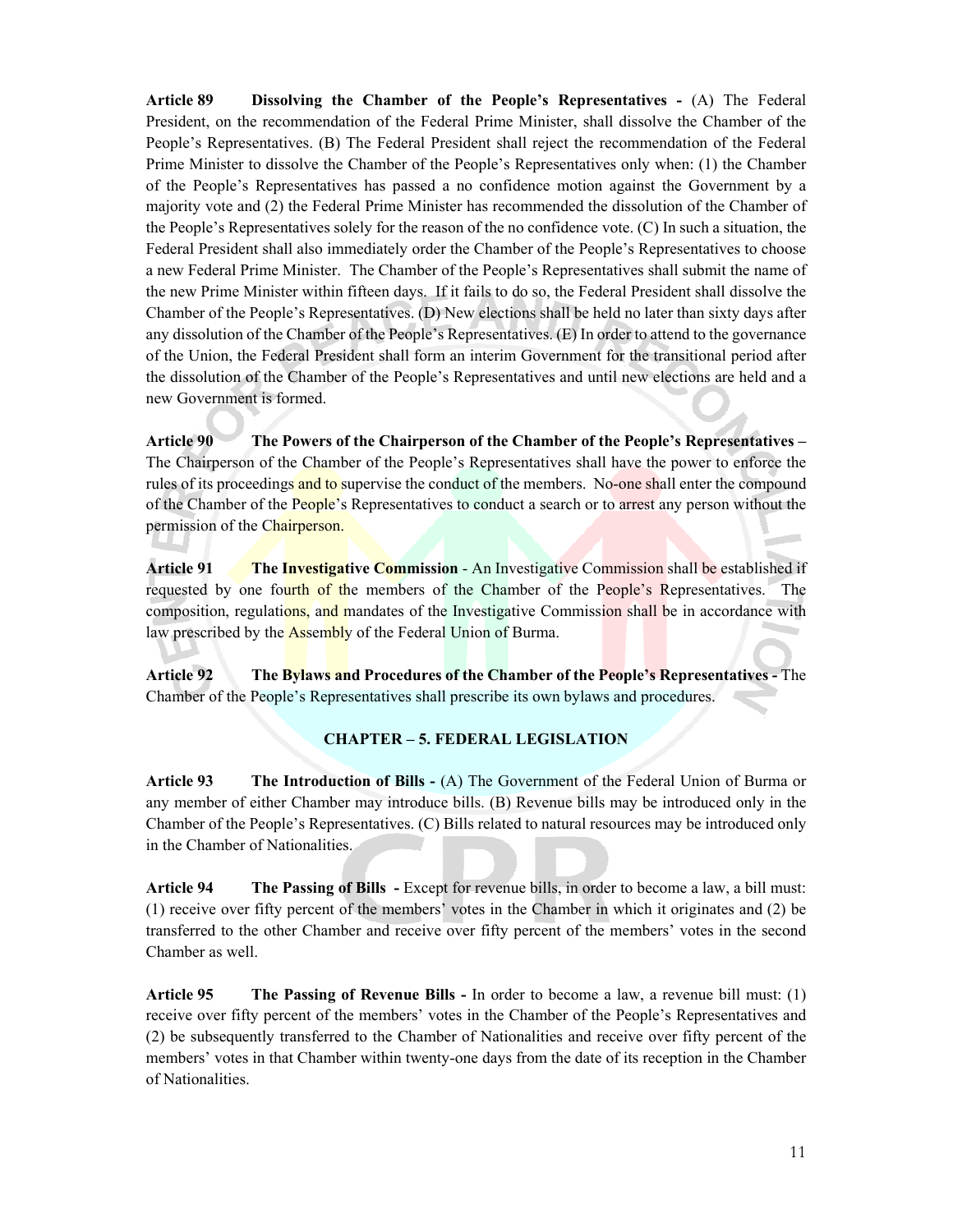**Article 96 The Budget -** If the Assembly of the Federal Union of Burma fails to approve the Budget for the coming fiscal year by the end of the current fiscal year, then the Budget for the coming fiscal year shall be deemed to be the same as the Budget for the current fiscal year.

**Article 97 Joint Committees -** (A) If a bill passed by one Chamber cannot be passed in whole or in part by the other Chamber, either one of the Chambers or the Government of the Federal Union of Burma may request the formation of a Joint Committee in order to negotiate on the bill. (B) A Joint Committee shall consist of an equal number of members from each Chamber. (C) A Joint Committee shall dissolve automatically upon completion of its duties. (D) When a Joint Committee fails to reach agreement on a bill, the bill shall: (1) be called a Dead Bill; and (2) not become law in that session; and (3) be subject to Article 90. (E) If the Joint Committee agrees to any amendment of or change in a bill, the bill shall be returned to the Chamber where the bill originated. If that Chamber passes the bill as amended or changed, then it shall be transferred to the other Chamber and, if the other Chamber passes the bill as amended or changed, then the bill shall become law. (F) If a bill is circulated in accordance with subsection (E) and fails to pass either Chamber in accordance with the rules and procedures set out in Article 86, then the bill shall: (1) be called a Dead Bill; and (2) not become law in that session; and (3) be subject to Article 90.

**Article 98 A Dead Bill -** Neither Chamber shall reintroduce a Dead Bill within two years from the day it became a Dead Bill.

**Article 99 The Promulgation of Laws -** Every bill passed by the Assembly of the Federal Union of Burma must be signed and promulgated by the President of the Federal Union of Burma within seven days. If the Federal President fails to sign and promulgate it within seven days, he shall be deemed to have signed and promulgated it by the end of the seventh day.

**Article 100 The Exclusive Legislative Powers of the Assembly of the Federal Union of Burma -** The Assembly of the Federal Union of Burma shall have exclusive legislative powers over the following subjects: (1) Foreign Affairs; (2) Defense of the Federal Union of Burma;(3) Postal Services and Telecommunications, except Regional Radio and Television Broadcasting; (4) Printing Currency, Minting Coins, and the Distribution of Money; (5) Fixing Weights and Measures; (6) The Annual Budget of the Federal Union of Burma; (7) Federal Highways, Railways, Airways, and Waterways; (8) Standards for Post-Graduate Education; (9) International Trade Regulations; (10) Relationship to International Monetary Organizations; (11) Citizenship, Naturalization, and Immigration; (12) Federal Police Forces; (13) National Emergencies; (14) The National Census; (15) Producing, Exporting, Selling, and Importing weaponry and munitions; (16) Practices and Procedures for Electing Members of the Chamber of the People=s Representatives; (17) Copyright, Intellectual Property Rights, Patents, and Trademarks; (18) Marriage, Divorce, and Inheritance Laws for People with Different Traditions and Customs; (19) Export Taxes; (20) Customs and Import Taxes and (22) Regulation of the Federal Bank.

**Article 101 The Concurrent Legislative Powers** - The Assembly of the Federal Union of Burma and the respective Assemblies of the Member States shall have concurrent legislative power over the following subjects: (1) Sales taxes within the Federal Union, Business taxes, Income taxes, Taxes on

 Addictive Products, and Port taxes: (2) Environmental Protection; (3) Dangerous and Harmful Drugs; (4) Birth and Death Registration; (5) Those aspects of the Federal Union=s Energy or Development Plans that fall within the Territory of the Respective Member States; (6) Surface and Subterranean Exploration and Marketing of Natural Resources within the Territory of the Respective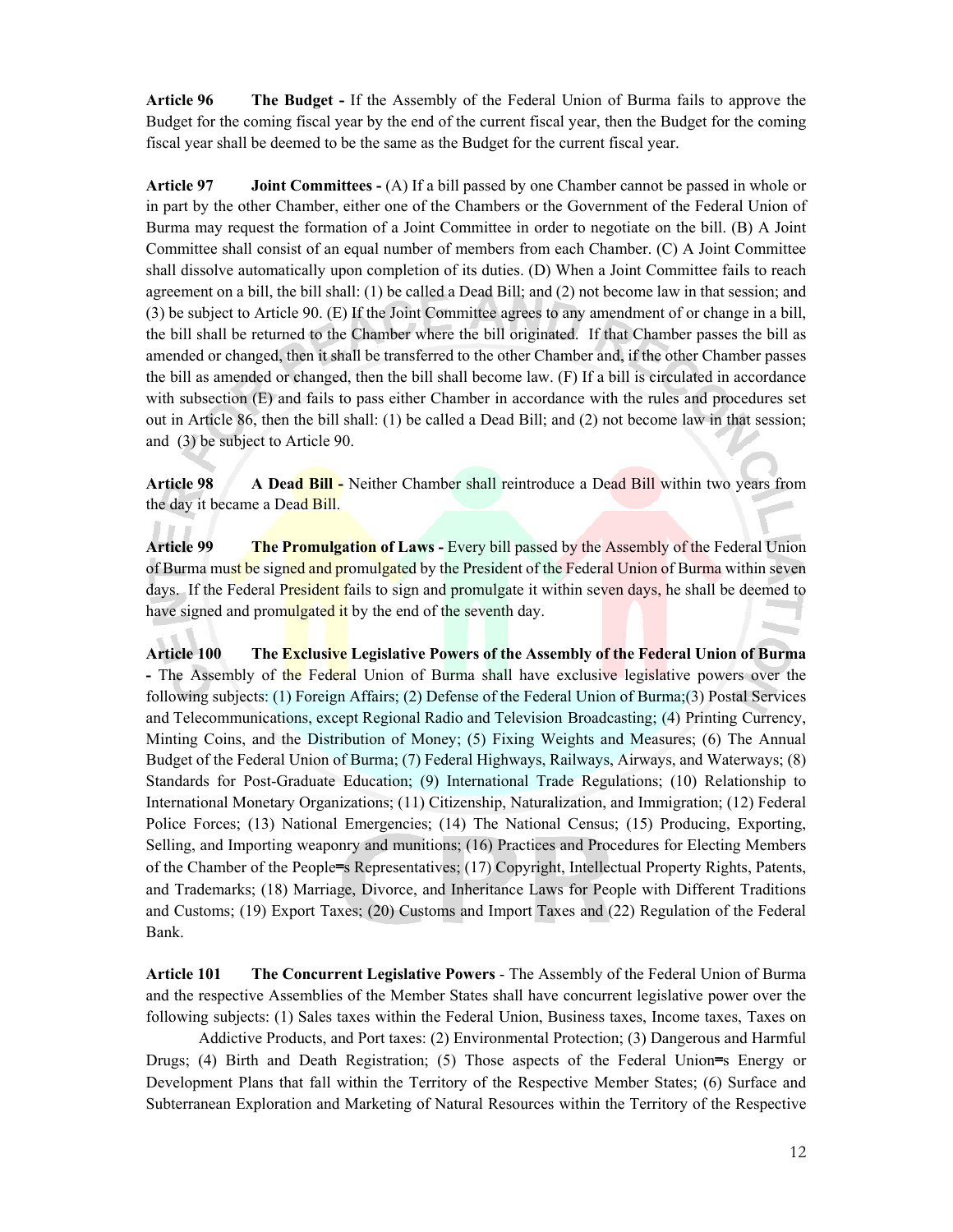Member States; (7) Foreign Direct Investment by Private Corporations or by Foreign Governments in the Respective Member States; (8) Regional Radio and Television Broadcasting; (9) Banking and Insurance; (10) Transferring Real Property; (11) Regulation of Universities and Vocational and Other Educational Institutions; (12) Regulation of Interstate Rivers and Waterways, Domestic Sea Transportation and Shores; (13) Refugee Affairs and Political Asylum; (14) Criminal Law and Civil Procedure; (15) Civil Service Training Centers.

**Article 102 The Jurisdiction of the Constitutional Court -** The Constitutional Court shall have jurisdiction to hear any case concerning a conflict between the Federal Union of Burma and any Member State or States concerning the exercise of any concurrent legislative power subject to Article (93). The decision of the Constitutional Court in such a case shall be final and binding.

**Article 103 Legislation by the Assembly of the Federal Union of Burma on Subjects of Concurrent Legislative Power -** When and if a Member State enacts a law injurious to the interests of other States or citizens of other States, or to the interests of the Federal Union of Burma within an area of concurrent legislative power, the Assembly of the Federal Union of Burma shall make law to address such harms. In such circumstances, the federal law shall be supreme over the state law.

**Article 104 Obtaining Concurrent Agreement -** Neither the Assembly of the Federal Union of Burma nor the Assembly of any Member State may enact laws about the exploration and marketing of natural resources, foreign direct investments, or energy production unless the law is approved by both the Federal Assembly and the Assembly of the State in which the resources, investments, or production are located.

**Article 105 The Legislative Powers of States -** The legislative powers not delegated exclusively or concurrently to the **Assembly** of the Federal Union of Burma by this constitution are reserved to the States.

**Article 106 Supremacy of Federal Law -** If the Federal Union of Burma enacts a law within its constitutional competence and a Member State enacts a law within its constitutional competence and the two laws conflict, the law of the Federal Union of Burma shall prevail.

#### **CHAPTER – 6. FEDERAL PRESIDENT**

**Article 107 The Head of State -** The President of the Federal Union of Burma shall be the Head of State.

**Article 108 The Qualifications for the President and Vice President -** (A) A candidate seeking election as the President or Vice President of the Federal Union of Burma must: (1) be a citizen of the Federal Union of Burma; (2) have been born of parents both of whom were citizens of the Federal Union; (3) have resided continuously in the Federal Union for over ten years; and (4) have attained the age of 35 years on the date of his or her registration as a candidate for the President or Vice President. (B) The Federal President or Vice President may not hold a position of remuneration in any Federal or State Government or be a member of any Federal or State Assembly. If the person elected as President or Vice President holds such a position, he or she shall be deemed to have resigned from that position once elected as President or Vice President.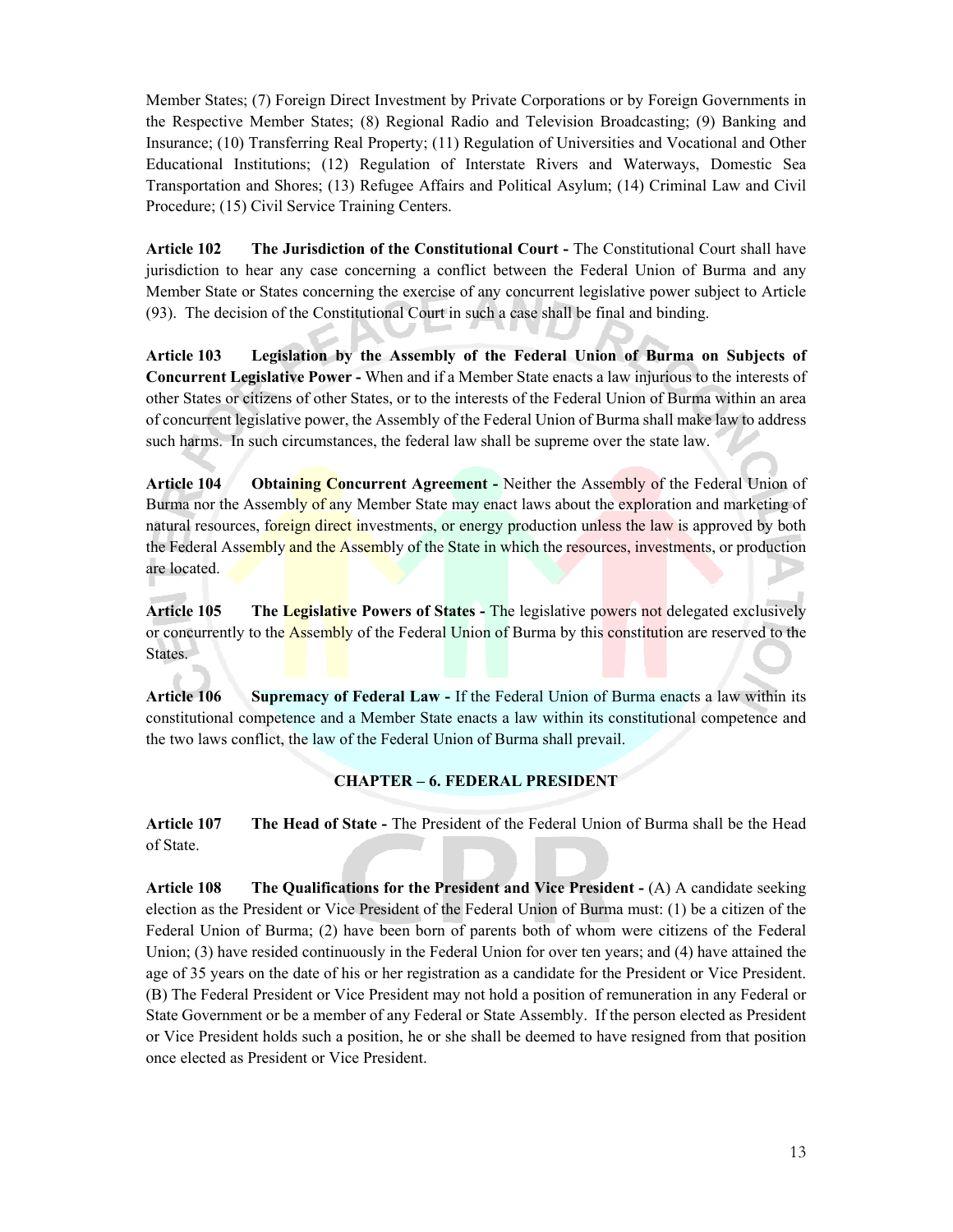**Article 109 Election Procedures -** (A) The Federal Assembly shall elect the President and the Vice President of the Federal Union of Burma from among candidates nominated by the State Legislative Assemblies. (B) A person from one State having been elected as the Federal President, no person from that state shall be eligible to be the Federal President until three subsequent terms have elapsed from the end of the President's term. No such restriction shall apply to the Vice Presidency. (C) The Federal Assembly shall prescribe the practices and procedures for election of the Federal President and Vice President by law.

**Article 110 The Term of Office of the Federal President -** The term of office of the Federal President shall be five years from the date of entering into office.

**Article 111 The Duties and Powers of the Federal President -** (A) The Federal President shall be the Commander-in-Chief of the Defense Forces of the Federal Union of Burma. (B) The Federal President, in consultation with and with approval by the Government of the Federal Union of Burma, shall have the power to declare war against foreign countries and to enter into agreements on the cessation of war. (C) To implement subsection (B) of this Article, the Federal President must obtain approval of the Assembly of the Federal Union of Burma for such a declaration or agreement. If the Assembly is not in session, the Federal President shall convene a special or emergency session for this purpose. (D) The Federal President shall have power to grant pardons. (E) The Federal President shall install the Federal Prime Minister chosen by the Federal Assembly. (F) The Federal President shall install the Ministers of the Federal Government chosen by the Federal Prime Minister. (G) The Federal President shall receive the resignation of any Federal Minister or shall suspend him or her from his or her duties pursuant to the recommendation of the Prime Minister. (H) The Federal President shall convene the Federal Assembly pursuant to the recommendation of the Prime Minister or dissolve it in accordance with Article 81 of this constitution. (I) The Federal President shall sign and promulgate as law all bills approved by the Federal Assembly, or deemed to have been approved by the Federal Assembly in accordance with Article 88. (J) The Federal President shall address issues of importance to the Federal Union of Burma by correspondence or speech to the Federal Assembly. (K) The Federal President shall address issues of importance to the Federal Union of Burma by speech to the people of the Federal Union of Burma at any time. (L) The Federal President shall perform the duties explicitly granted by this Article. The Federal President may perform additional duties after consultation with the Federal Government unless his or her performance of those duties is prohibited by the constitution. (M) The Federal President may declare and revoke states of emergency.

**Article 112 Impeachment of the Federal President or Vice President -** (A) The Federal President may be impeached only if the President: (1) commits high treason; (2) violates this Constitution; or (3) commits gross misconduct. (B) A motion to impeach the President in accordance with subsection (A) may be moved by either Chamber of the Federal Assembly. If at least one third of the members of the Chamber vote for the motion, then the impeachment inquiry shall be conducted. (C) After a motion to impeach the Federal President has been passed by one Chamber, the impeachment inquiry shall be conducted by the other Chamber. (D) If two thirds of the members of the Chamber conducting the inquiry confirm the finding that the President is not qualified to retain his or her position under subsection (A), then the motion shall be considered by the Federal Assembly as a whole. (E) If the majority of the members of the Federal Assembly confirm that the President is not qualified to retain his or her position under subsection (A), then the Federal President shall be removed from office. (F) The Federal President shall have the right to present a full defense, including the right to the assistance of counsel throughout the impeachment process. (G) The impeachment process in this Article shall also apply to the Vice President.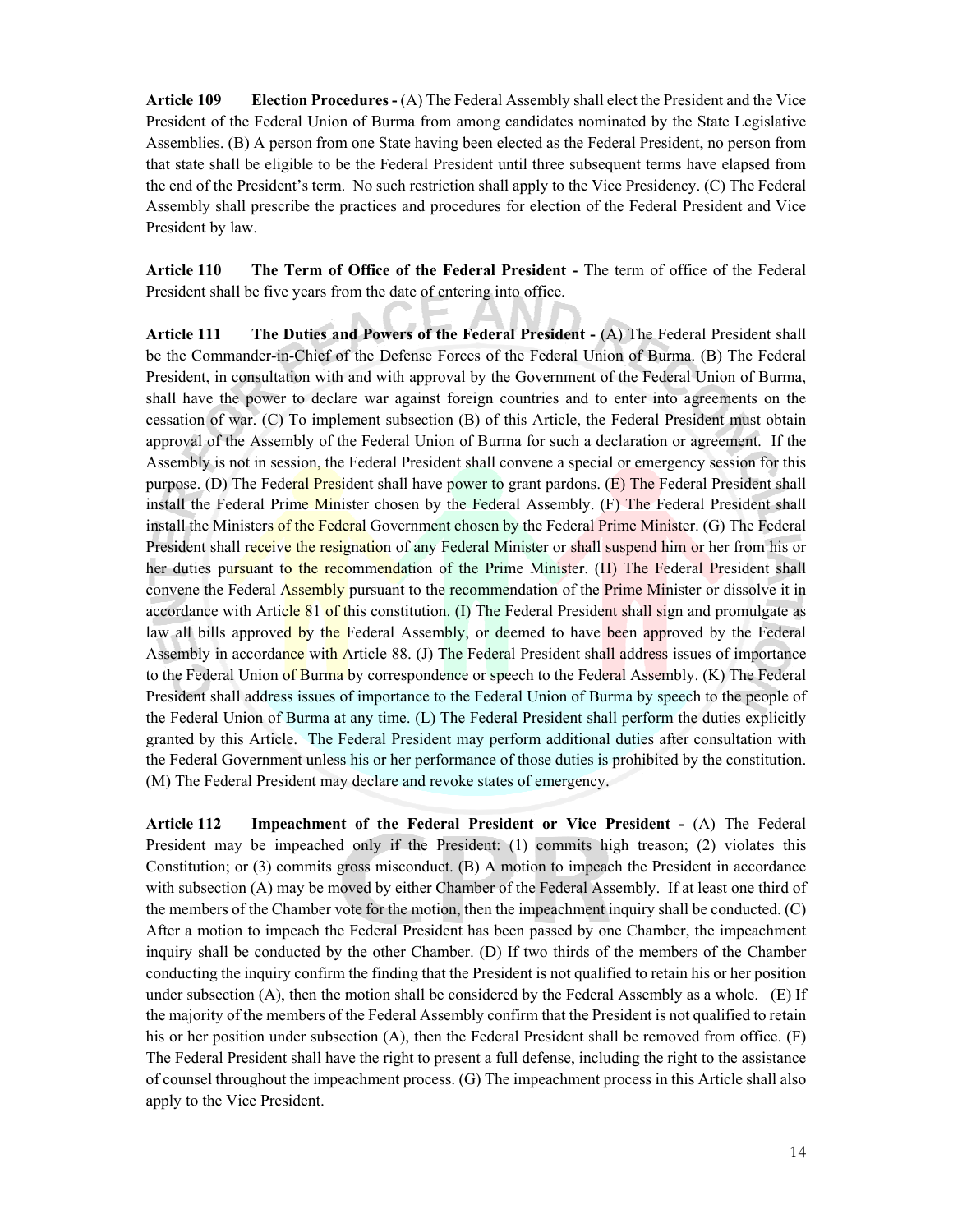**Article 113 Vacancy and Replacement -** If the Federal President dies during his or her term of office or becomes unable continuously to perform his or her duties or is removed from office according to Article 104 of this constitution, the vacancy shall be filled as follows: (A) The Vice President shall perform the duties of the Federal President until the expiration of the regular term of the Federal President. (B) The Speaker of the Chamber of Nationalities shall perform the duties of the Vice President. (C) If a further vacancy occurs during the regular term of the President, new elections shall take place according to Article 101 of this constitution.

**Article 114 Immunities -** The Federal President shall be immune from criminal or civil suit for acts undertaken within the scope of his or her presidential duties.

**Article 115 Prohibition of Secondary Occupation -** Neither the President nor the Vice President of the Federal Union of Burma shall receive any remuneration other than the compensation and benefits of their offices, nor shall they participate in the management of any enterprise carried out for profit, during their term of office.

#### **CHAPTER – 7. FEDERAL GOVERNMENT**

**Article 116 The Composition of the Government -** (A) The Government of the Federal Union of Burma shall be comprised of Ministers led by the Prime Minister. (B) The Ministers of the Federal Government shall be chosen from among the members of the Chamber of the People=s Representatives. (D) The Federal Government shall represent the Chamber of the People's Representatives by group.

**Article 117 Term of Office -** The term of the Federal Government shall not exceed the term of the members of the Chamber of the People's Representatives from among whom the Ministers were selected.

**Article 118 The Federal Prime Minister -** (A) The Federal President shall install as Federal Prime Minister the person chosen by the members of the Chamber of the People's Representatives according to subsection (B) of this Article. (B) The Federal Prime Minister shall be chosen by majority vote of the members of the Chamber of the People's Representatives from among their number. (C) If no candidate secures majority support within fourteen days, the candidate who has secured the most votes shall be elected as Federal Prime Minister. (D) The Federal President shall install or remove the Deputy Federal Prime Minister and other Federal Ministers upon the decision of the Federal Prime Minister. (E) No person may serve as Federal Prime Minister for more than two terms.

(F) Upon request of the Federal President, the Federal Prime Minister shall remain in office until a successor has been appointed.

#### **Article 119 The Deputy Federal Prime Minister**

The Deputy Federal Prime Minister shall perform the duties of the Federal Prime Minister when: (A) the Federal Prime Minister is incapable of performing his or her duties; or (B) the Federal Prime Minister delegates such duties to the Deputy Federal Prime Minister.

**Article 120 Replacement -** When the office of Federal Prime Minister becomes vacant, replacement shall take place as provided in Article 110 of this constitution.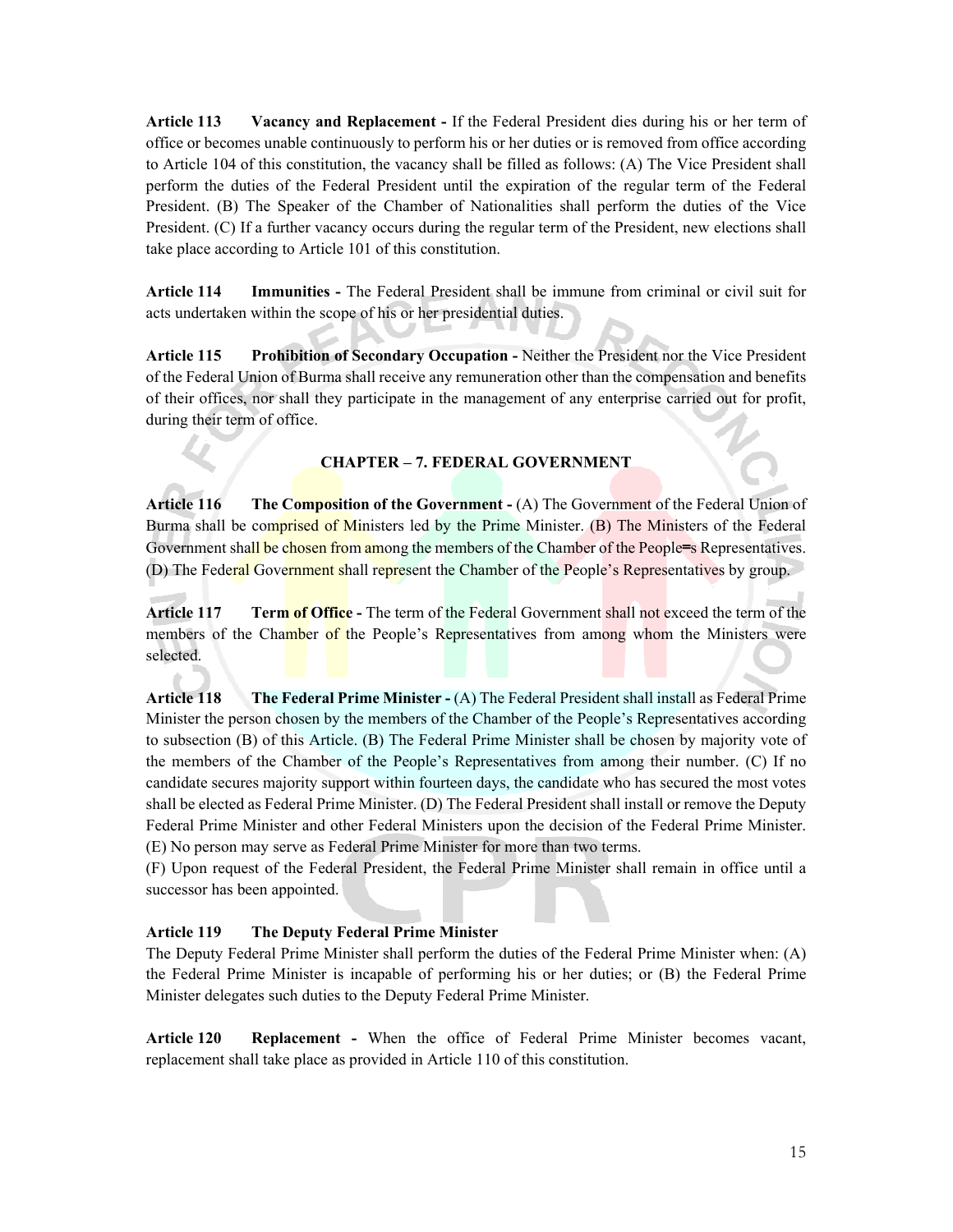**Article 121 A Motion of No Confidence -** (A) A motion of no confidence against the Government or an individual Minister may not be made prior to eighteen months after the formation of the Government. (B) If a majority of the members of the Chamber of the People=s Representatives votes no confidence in the Government or an individual Minister, then the Government or that individual Minister shall resign from office. (C) If the entire Federal Government resigns by reason of a vote of no confidence, the Federal President shall install a new Federal Prime Minister in accordance with Article 110 of this constitution.

**Article 122 Resignation -** (A) Whenever the Prime Minister resigns from office, the other Federal Ministers shall also be deemed to have resigned from their respective offices. (B) A Minister of the Government shall be empowered to resign by submitting his or her resignation to the Federal Prime Minister, who shall then submit it to the Federal President.

**Article 123 The Duties of the Government -** (A) The Federal Prime Minister shall represent and act for the Federal Government. (B) The Federal Government shall annually prepare and submit proposals for the federal budget to the Chamber of the People's Representatives. (C) In a situation where the Federal Union of Burma is being attacked by a country

#### **Article 124 Ministries**

- (1) Ministry of External Affairs
- (2) Ministry of Defense
- (3) Ministry of Finance and Planning;
- (4) Ministry of Home Affairs
- (5) Ministry of Health
- (6) Ministry of Agriculture and Forestry;
- (7) Ministry of Commerce and Trade
- (8) Ministry of Transportation
- (9) Ministry of Labor
- (10) Ministry of Energy
- (11) Ministry of Education
- (12) Ministry of Justice
- (13) Ministry of Communication
- (14) Ministry of Enviromental Conservation
- (15) Ministry of Gender Equality
- (16) Ministry of Science and Techology
- (17) Ministry of Walfare
- (18) Ministry of Hotel and Tourism
- (19) Ministry of Public Information; and
- (20) Ministry of Mining.

**Article 125 The Federal Attorney General -** (A) The Prime Minister shall nominate a Federal Attorney General to advise and represent the Federal Government in all legal matters. The Federal President shall install the Federal Attorney General upon confirmation of the nomination by the Federal Assembly. (B) The Federal Attorney General shall have the right to attend sessions of the Federal Assembly but not to participate in its proceedings.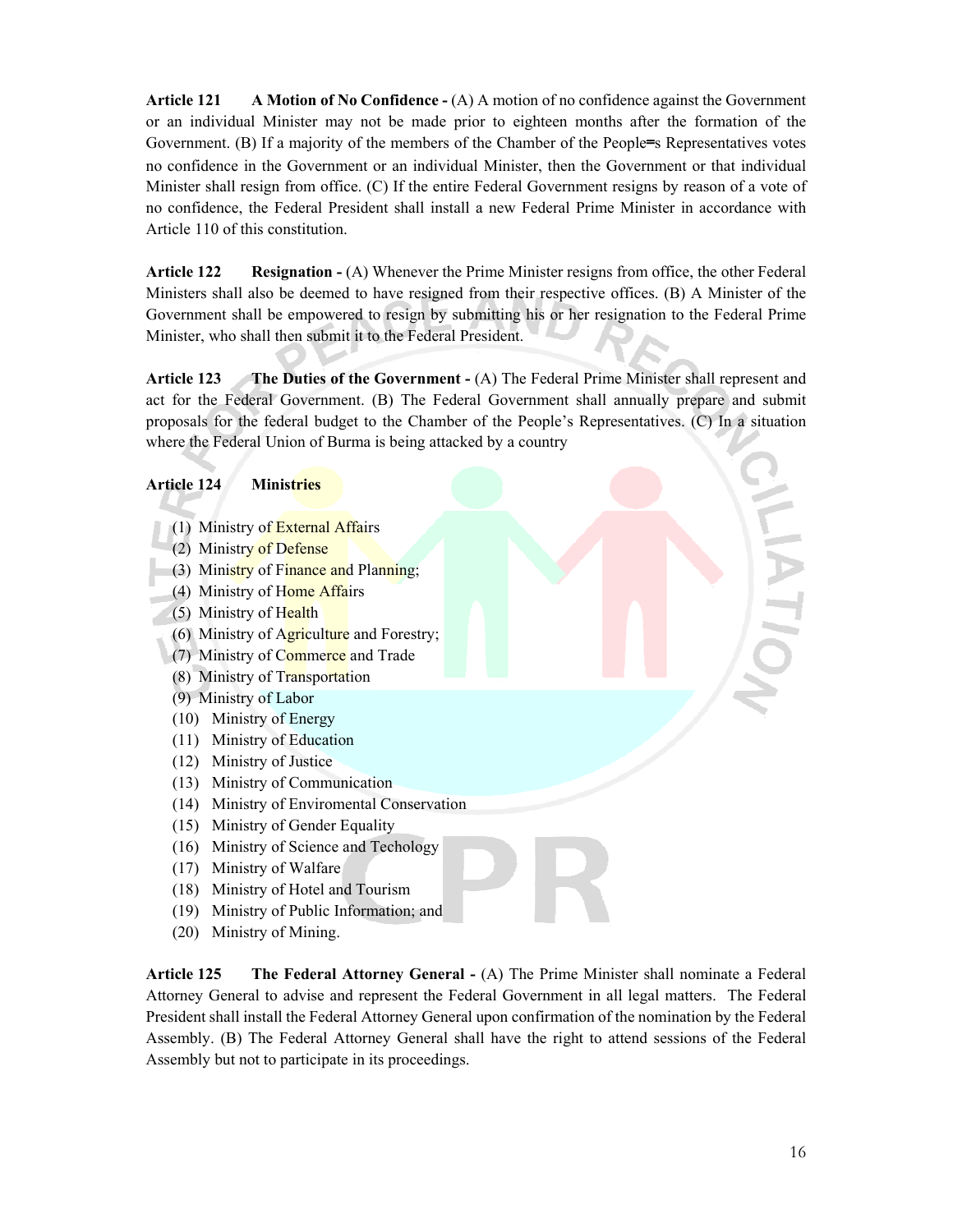**Article 126 Prohibition of Secondary Occupation -** Neither a member of the federal government nor the Federal Attorney General shall receive any remuneration other than the compensation and benefits of his or her office, nor shall he or she participate in the management of any enterprise carried out for profit or hold any other governmental office, during his or her term as a member of the federal government or as Attorney General.

#### **CHAPTER – 8. FEDERAL JUDICIARY**

**Article 127 The Judicial Power -** The judicial power of the Federal Union of Burma shall be vested in the courts. The Assembly of the Federal Union of Burma may pass administrative regulations to establish and organize the courts of the Federal Union of Burma. Such administrative regulations shall not interfere with judicial independence in the disposition of cases.

**Article 128 The Constitutional Court -** (A) A Constitutional Court shall be established in order to resolve constitutional disputes. (B) The Constitutional Court shall be composed of the nine Justices of the Supreme Court of the Federal Union of Burma along with the Chairpersons and Vice Chairpersons of both the Chamber of Nationalities and the Chamber of the People's Representatives.

**Article 129 The Location of the Supreme Court of the Federal Union of Burma -** The office of the Supreme Court of the Federal Union of Burma shall be located in the national capitol of the Federal Union of Burma. The Supreme Court of the Federal Union of Burma may also sit in Federal Courthouses elsewhere in the Union and, when necessary, may also sit in other places.

**Article 129 -** (A) The Federal courts shall be composed of the Federal Supreme Court, the Federal Constitutional Courts, and subordinate federal courts. (B) The Federal Assembly shall prescribe the rules and procedures for the establishment of the lower federal courts. (C) The Federal Assembly shall establish not less than one lower federal court for each state, and not less than one additional federal court for each one million persons."

**Article 130 The Composition of the Supreme Court of the Federal Union of Burma -** (A) The Supreme Court of the Federal Union of Burma shall be composed of nine Justices. (B) The President of the Federal Union of Burma shall install the Justices nominated by the Federal Prime Minister with the consent of the Federal Assembly. (C) No sitting member of the Assembly of the Federal Union of Burma shall be nominated to be a Justice of the Federal Supreme Court. (D) The Justices of the Supreme Court shall elect a Chief Justice from among their number. The President of the Federal Union of Burma shall install the Chief Justice.

**Article 131 The Location of the Supreme Court of the Federal Union of Burma -** The office of the Supreme Court of the Federal Union of Burma shall be located in the national capitol of the Federal Union of Burma. The Supreme Court of the Federal Union of Burma may also sit in Federal Courthouses elsewhere in the Union and, when necessary, may also sit in other places.

**Article 132 The Qualifications of the Justices -** The Justices of the Supreme Court of the Federal Union of Burma shall be citizens of the Federal Union of Burma and have at least ten years experience as a lawyer, judge, or law professor.

**Article 133 The Appointment of Judges -** There shall be no discrimination on the ground of ethnicity, religion, color, or sex in the appointment of Judges.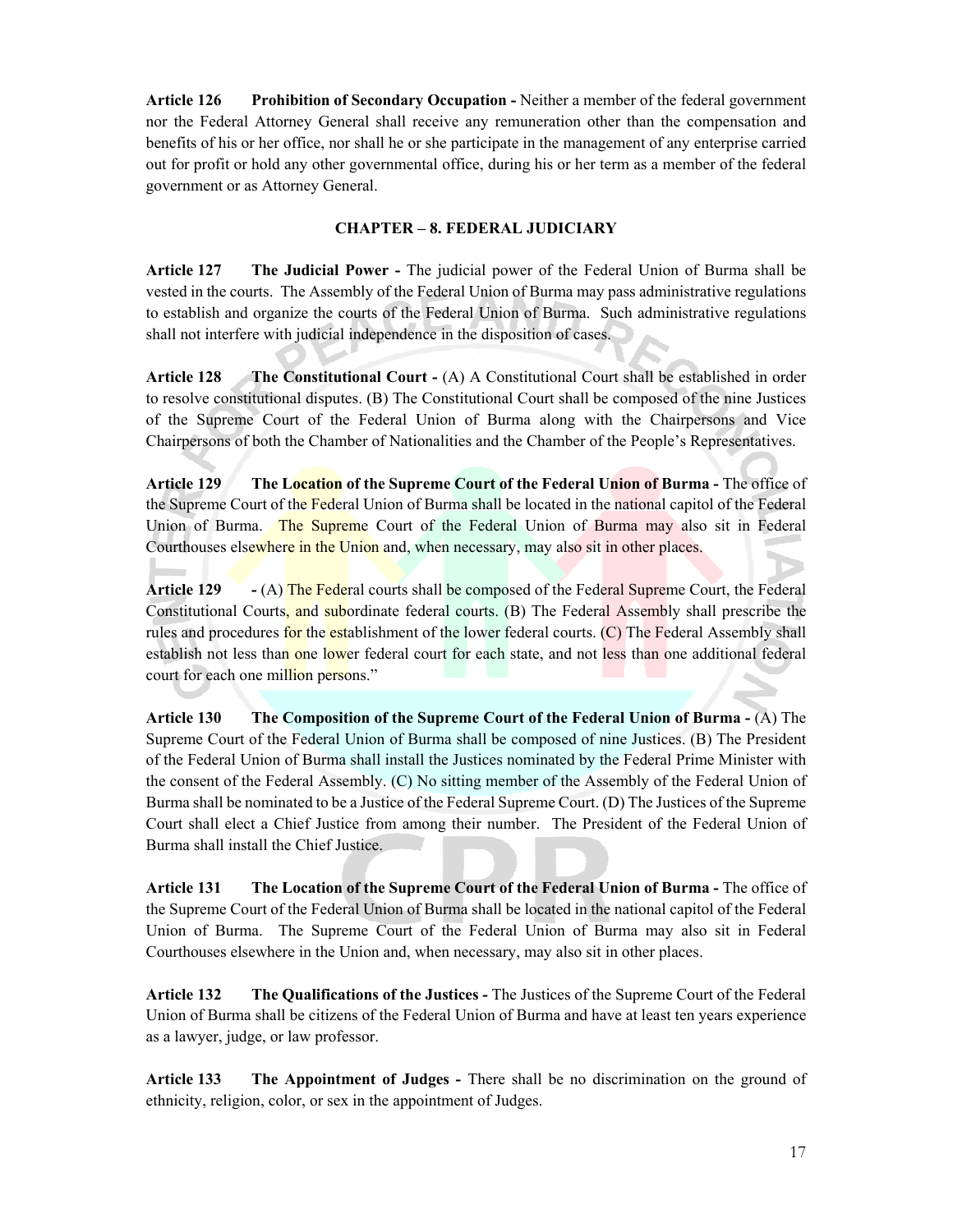**Article 134 The Independence of the Judiciary -** The judges shall independently judge cases with fidelity to the law.

**Article 135 Prohibition of Second Occupation -** No Federal judge shall receive any remuneration other than the compensation and benefits of his or her office, nor shall he or she participate in the management of any enterprise carried out for profit or hold any other governmental office, during his or her term as a judge.

**Article 136 Salary -** The Judges shall receive salary determine by the Federal Assembly.

**Article 137 Compensation and Benefits -** All judges shall receive compensation and benefits prescribed by the Assembly of the Federal Union of Burma.

**Article 138 Investigation -** If the Attorney General of Burma believes that grounds exist to investigate whether a judge has violated Article 128 (B) or (C), upon the request of the Attorney General, an inquiry commission shall be formed consisting of an equal number of members from each Chamber of the Federal Assembly. The finding of such inquiry commission shall be submitted to the Assembly of the Federal Union of Burma.

**Article 139 Immunity -** Federal judges shall be immune from criminal or civil suit for acts undertaken within the scope of their judicial duties, except for knowing and intentional violations of the law. (A) Federal judges shall be immune from criminal or civil suits for acts undertaken within the scope of their judicial duties except:  $(1)$  for knowing and intentional violations of the law and  $(2)$  when they have first been removed from office. (B) No judge shall be prosecuted, sued, or otherwise punished for the content, reasoning, or conclusion of a judicial opinion.

**Article 140 The Powers and Jurisdiction of Federal Supreme Court -** (A) The Supreme Court of the Federal Union of Burma shall have jurisdiction over the following controversies: (1) A conflict between or among the States, except conflicts concerning constitutional matters: (2) a crime committed by a citizen or citizens of one state against a citizen or citizens of another state; (3) A case being transferred from one State High Court to another State High Court; (4) A conflict between two State High Courts regarding jurisdiction over a controversy; (5) A contract dispute between foreign corporations and: (a) domestic companies; (b) State governments; or (c) the Federal Government; (6) Bankruptcies; (B) The Supreme Court of the Federal Union of Burma shall have power to issue; (1) writ of prohibition (2) writ of habeas corpus (3) writ of certiorari (4) writ of mandamus (5) writ of quo warranto; (C) The Assembly of the Federal Union of Burma shall prescribe the exclusive jurisdiction of the Federal Supreme Court by law.

#### **CHAPTER – 9. CITIZENSHIP**

**Article 141 The Rights of Citizens -** A citizen of the Federal Union of Burma shall be a citizen of the Member State wherein he or she resides and shall enjoy the rights and immunities of the citizens of that Member State.

**Article 142 The Rights of Citizens of the States -** When a citizen of the Federal Union of Burma moves from one Member State to another, he or she shall be entitled to become a citizen of the new State of his or her residence and to vote and run for office in accordance with the law of that State.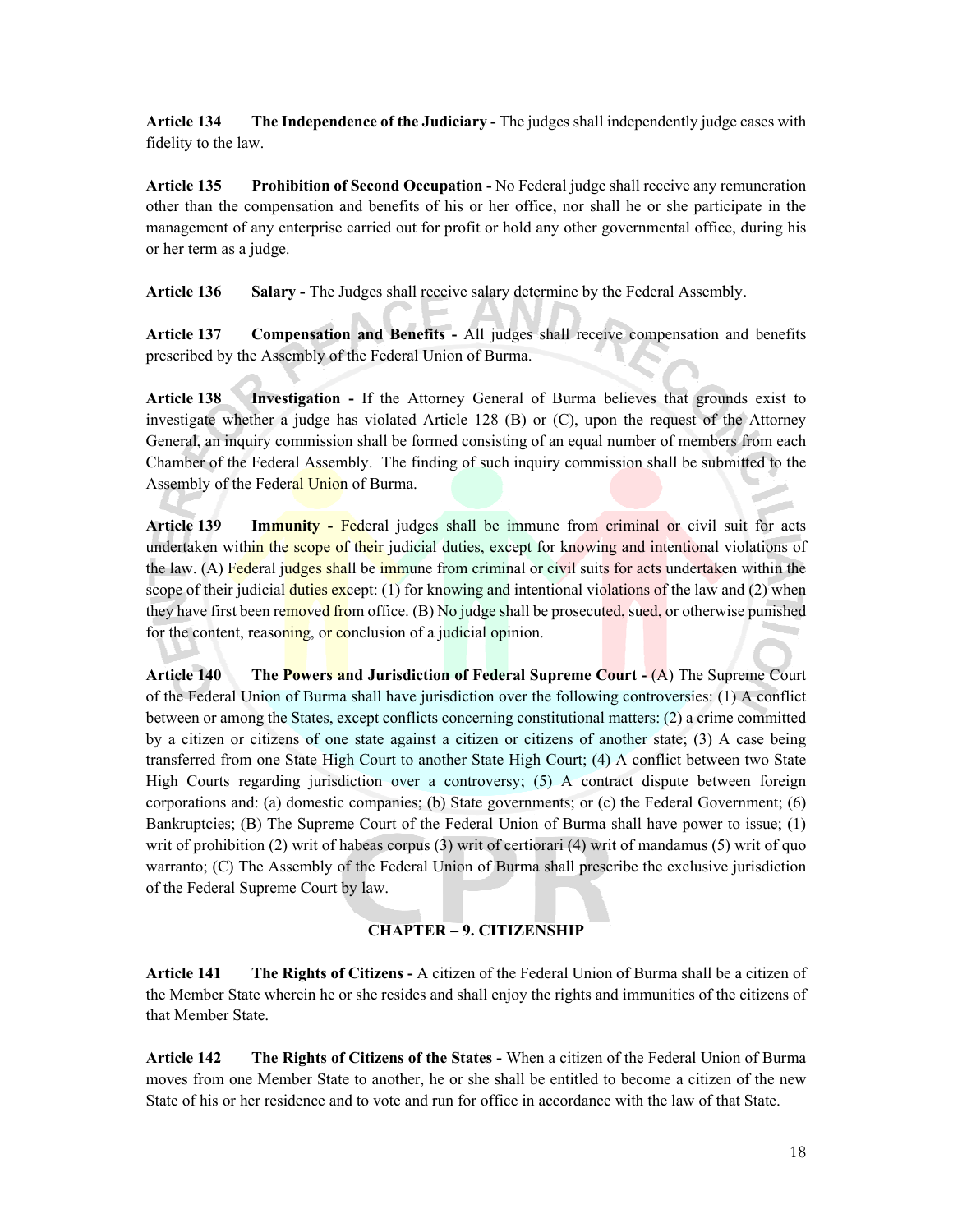**Article 143 Natural Citizenship -** (A) A citizen of any Member State of the Federal Union of Burma shall be a citizen of the Federal Union of Burma. (B) Every person, both of whose parents are citizens of the Federal Union of Burma shall be a citizen of the Federal Union of Burma. (C) Every person who is a citizen at the commencement of this constitution shall be a citizen of the Federal Union of Burma.

**Article 144 Naturalization -** Every person whose citizenship was suspended before the commencement of this Constitution shall be given citizenship if he or she applies for it.

**Article 145 Naturalization of Aliens -** (A) Every person born in the Federal Union of Burma before January 4, 1948 and residing continuously in the Federal Union of Burma shall have the right to become a citizen of the Federal Union of Burma. (B) The Assembly of the Federal Union of Burma shall make law concerning the naturalization of aliens.

**Article 146 Dual Citizenship -** Any citizen of the Federal Union of Burma may become a citizen of another country. The adoption of citizenship in another country shall not cause the suspension or revocation of his or her citizenship in the Federal Union of Burma. Every citizen shall be allowed to retain dual citizenship. Every citizen shall also have the right to renounce his or her Burmese citizenship."

**Article 147** The Right to Vote as a Citizen - (A) If a citizen moves to a new state, he may vote in elections there only if the new state allows it. If the new state refuses him the right to vote, then he has the right to vote in elections in his old state. (B) Any citizen of the Federal Union of Burma who migrates to a foreign country from a State of the Federal Union of Burma may vote in any election for federal office in the State and district in which he or she was last resident.

**Article 148 The Rights to Vote and Be Elected as a State Citizen -** No person may be a citizen of more than one state. If the state in which he or she holds primary legal residence has granted him citizenship, then he shall be considered a citizen only of that state. If the state of his or her primary legal residence has not granted him citizenship, then he shall be considered a citizen of the state in which he held citizenship, if any, prior to moving to his current residence.

**Article 149 State Citizenship -** The Member States of the Federal Union of Burma shall prescribe laws concerning state citizenship.

**Article 150 Citizens Abroad -** The Assembly of the Federal Union of Burma shall make laws to prescribe the rights and duties of citizens who are living abroad.

**Article 150 Federal Rights of Citizens Abroad -** The Assembly of the Federal Union of Burma shall make laws to prescribe the federal rights and duties of citizens who are living abroad.

#### **CHAPTER – 10. FEDERAL DEFENSE AND SECURITY SERVICES**

**Article 151 The Basic Principles for the Armed Forces of the Federal Union of Burma -** (A) The Armed Forces of the Federal Union of Burma shall protect and provide security for its citizens. (B) The Armed Forces of the Federal Union shall uphold the peace and try to avoid war insofar as possible. (C) The members of the Armed Forces of the Federal Union of Burma shall respect and be faithful to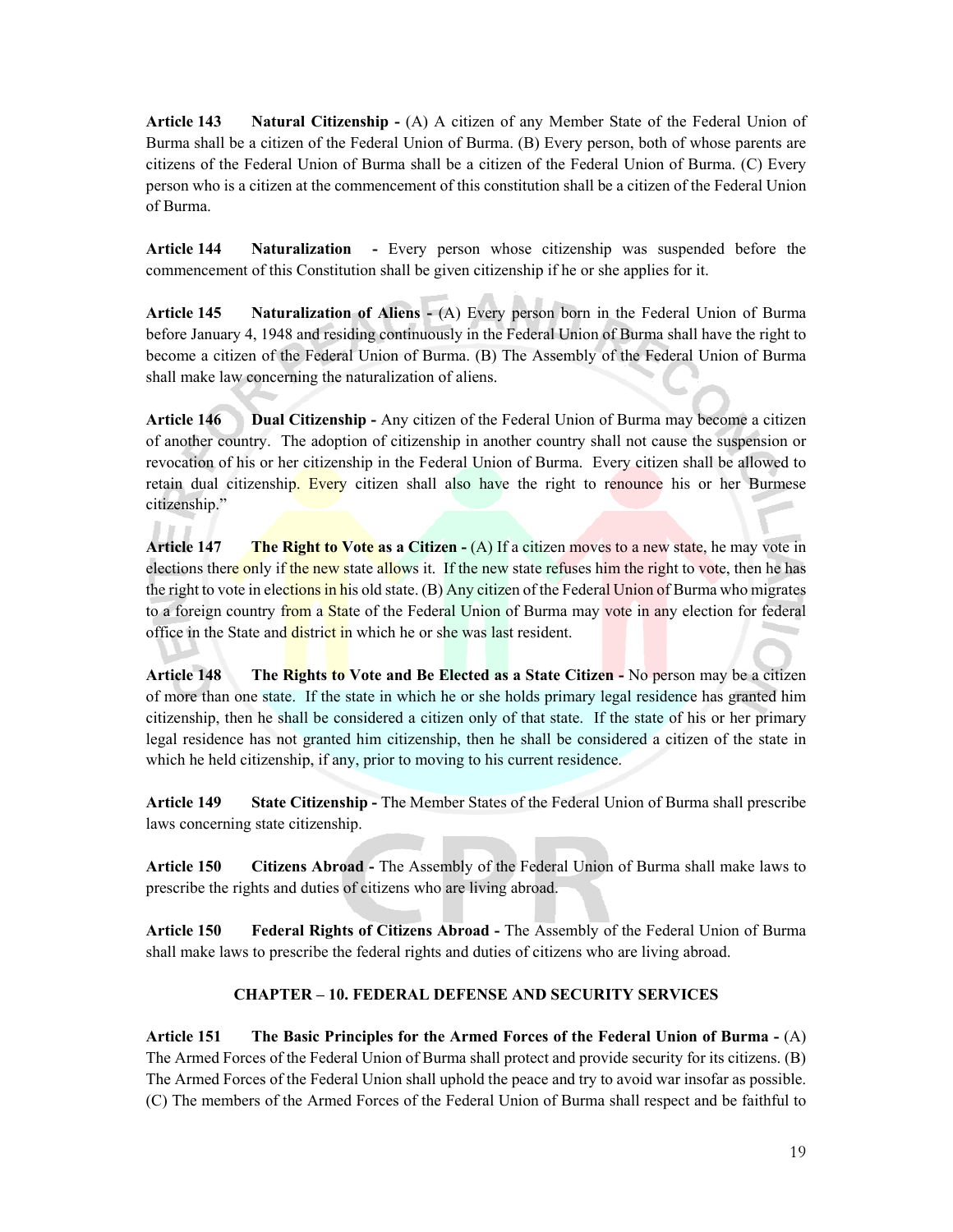this constitution. (D) No member of the Armed Forces of the Federal Union of Burma shall be a member of any political party or owe political allegiance to any person. (E) The members of the Armed Forces of the Federal Union of Burma shall be drawn from all of the Member States of the Federal Union of Burma in proportion to the population of each State.

**Article 152 The Responsibilities of the Armed Forces -** The Assembly of the Federal Union of Burma shall have power to assign responsibilities to the Armed Forces of the Federal Union of Burma for the defense and security of the Union.

**Article 153 Federal Defense Policy -** The Assembly of the Federal Union of the Republic of Burma shall prescribe general defense policy.

**Article 154 The Military Forces -** (A) In order to protect the Federal Union of Burma, the Military of the Federal Union shall be established, and the Federal President shall be the Commander in Chief of the Military. (B) The Federal Prime Minister shall formulate the defense policies of the Federal Government of the Federal Union of Burma. (C) The daily operation of the Military of the Federal Union of Burma shall be under the supervision of the Federal Defense Minister. (D) No person shall be appointed to be Federal Defense Minister who is on active duty in the Armed Forces of the Federal Union of Burma. The Federal Defense Minister shall be a civilian.

**Article 155 The Composition of the Military -** (A) The Military of the Federal Union of Burma shall be composed of the Army, the Navy, and the Air Force. (B) The Assembly of the Federal Union of Burma shall prescribe the organization of the Military of the Federal Union of Burma by law.

**Article 156 Civilian Control and Administration -** The Military of the Federal Union of Burma shall be permanently under civilian control and administration.

**Article 157 Control of the Armed Forces in a State of Emergency -** In a state of emergency, the Federal President shall: (A) exercise the power of Commander in Chief and supervise and control the Military, and (B) have the power to muster, organize, and assign missions to the Armed Forces, in consultation with the Federal Government.

**Article 158 Military Academies -** Separate military academies shall be established for each branch of the Military: Army, Navy, and Air Force. Students attending such academies shall be drawn from all of the Member States of the Federal Union of Burma in proportion to the population of each State.

**Article 159 Civic Education in Military Training -** All military training shall include education in: (A) the principles and practices of democracy and human rights; and (B) the Constitution of the Federal Union of Burma, including the concept of civilian control and administration of the Military.

**Article 160 The Law of Military Service -** The Assembly of the Federal Union of the Republic of Burma shall have the power to require mandatory military service of its citizens and every citizen so called shall have a duty to serve.

**Article 161 The Policies of the Military -** The Military of the Federal Union of Burma shall faithfully implement all defense policies formed by the Government of the Federal Union of Burma in accordance with law prescribed by the Assembly of the Federal Union of Burma.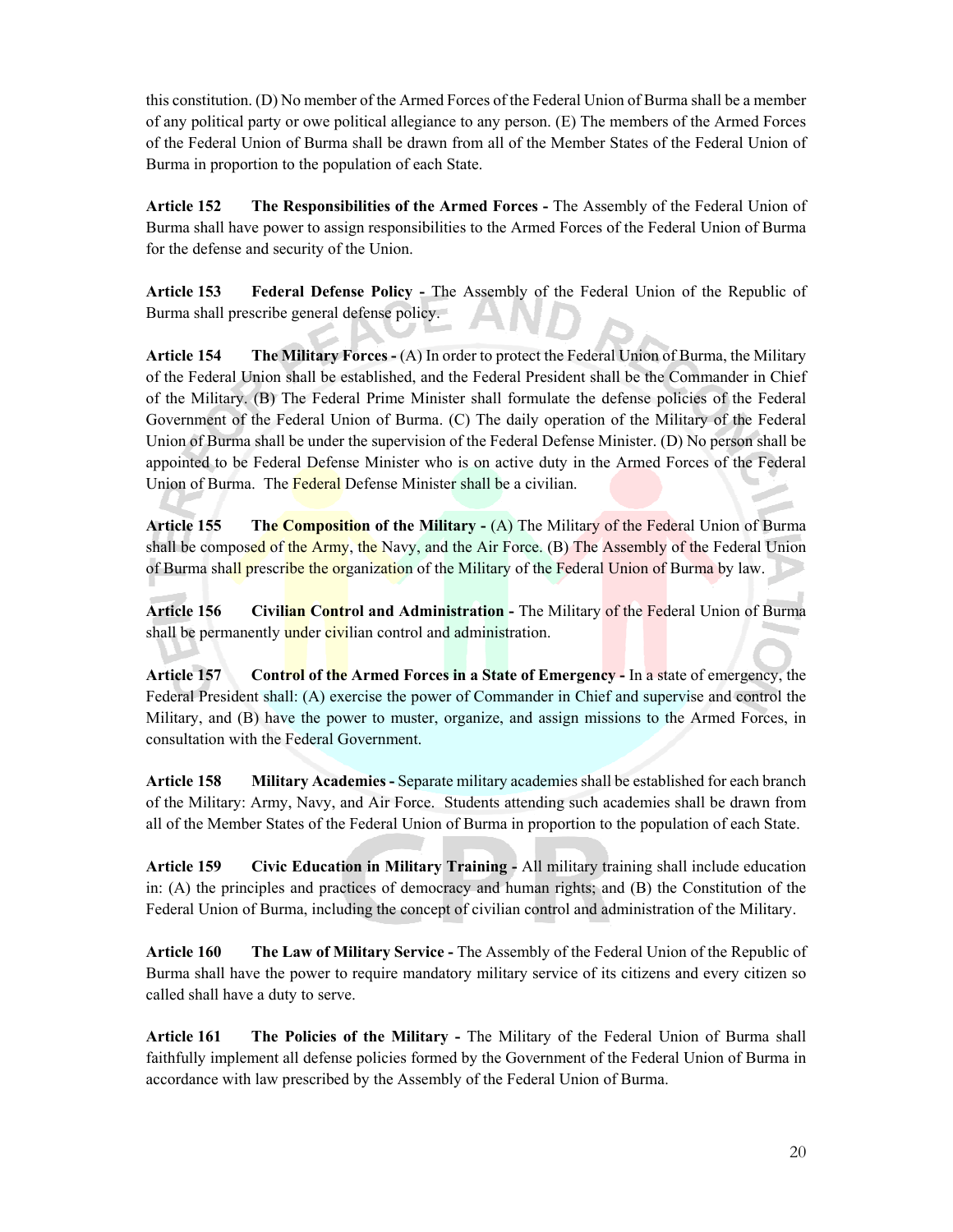**Article 162 The Federal Intelligence Force -** (A) The Assembly of the Federal Union of Burma shall establish the Federal Intelligence Force by law for the security of the Federal Union of Burma. (B) The Federal Intelligence Force shall be under civilian control and administration.

**Article 163 The National Security Council -** The Assembly of the Federal Union of Burma shall establish a National Security Council by law.

#### **CHAPTER – 11. STATE OF EMERGENCY**

**Article 164 A State of Emergency -** A state of emergency may be proclaimed only under the following circumstances: (A) External aggression or sufficient threat of future external aggression; (B) Internal unrest that threatens, injures, or destroys the peace, security, or sovereignty of the people; (C) Natural disaster resulting in mass destruction and/or death, or the impending threat of the same.

**Article 165 The Proclamation of a State of Emergency -** (A) The Federal President shall declare a state of emergency for the entire territory or part(s) of the Federal Union of Burma upon request by the Federal Government. (B) If the proclamation of the state of emergency occurs after the Assembly of the Federal Union of the Republic of Burma has been dissolved, the Federal President shall convene an emergency session of the Chamber of Nationalities to request approval. (C) If the proclamation of the state of emergency occurs after the Assembly of Federal Union has been dissolved, the Federal President shall convence (???) or emergency session of the Chamber of Nationalities get approval.

**Article 166 The Duration of a State of Emergency - (A) The duration of a state of emergency** shall not exceed three months from the date of the proclamation of a state of emergency. (B) The duration of a state of emergency may be extended for subsequent periods not exceeding three months if the Chamber of the **People's** Representatives so agrees by majority vote. (C) The duration of a state of emergency may be extended for subsequent periods not exceeding six months if the Assembly of the Federal Union of Burma so agrees by a majority vote of each Chamber.

**Article 167 Powers and Duties of the Federal President and the Federal Government in a State of Emergency - (A)** When the Federal President proclaims a state of emergency under Article 155 (A), he or she shall: (1) Exercise the power of Commander in Chief and command the Federal Military; and (2) Have the right to muster, organize, and assign missions to the Armed Forces in consultation with the Federal Government.

(B) When the Federal President proclaims a state of emergency under Article 155(B) or (C), the Federal Government shall: (1) Have the power to call upon and command the state governments to deploy the Member States' Armed Forces to respond to the emergency; (2) Have power to deploy the Military Forces of the Federal Union of Burma only in a limited way and only when the State Armed Forces are demonstrably unable to respond to the emergency; and (3) Report all of its activities to both Chambers of the Assembly of the Federal Union of Burma at the most proximate session.

**Article 168 Judicial Review during a State of Emergency -** During a state of emergency, the Constitutional Court may review for its constitutionality: (A) the proclamation of a state of emergency and the reasons therefore; (B) extensions of the duration of a state of emergency; and (C) any laws, regulations, or other activities by any State or Federal authority undertaken by reason of a state of emergency.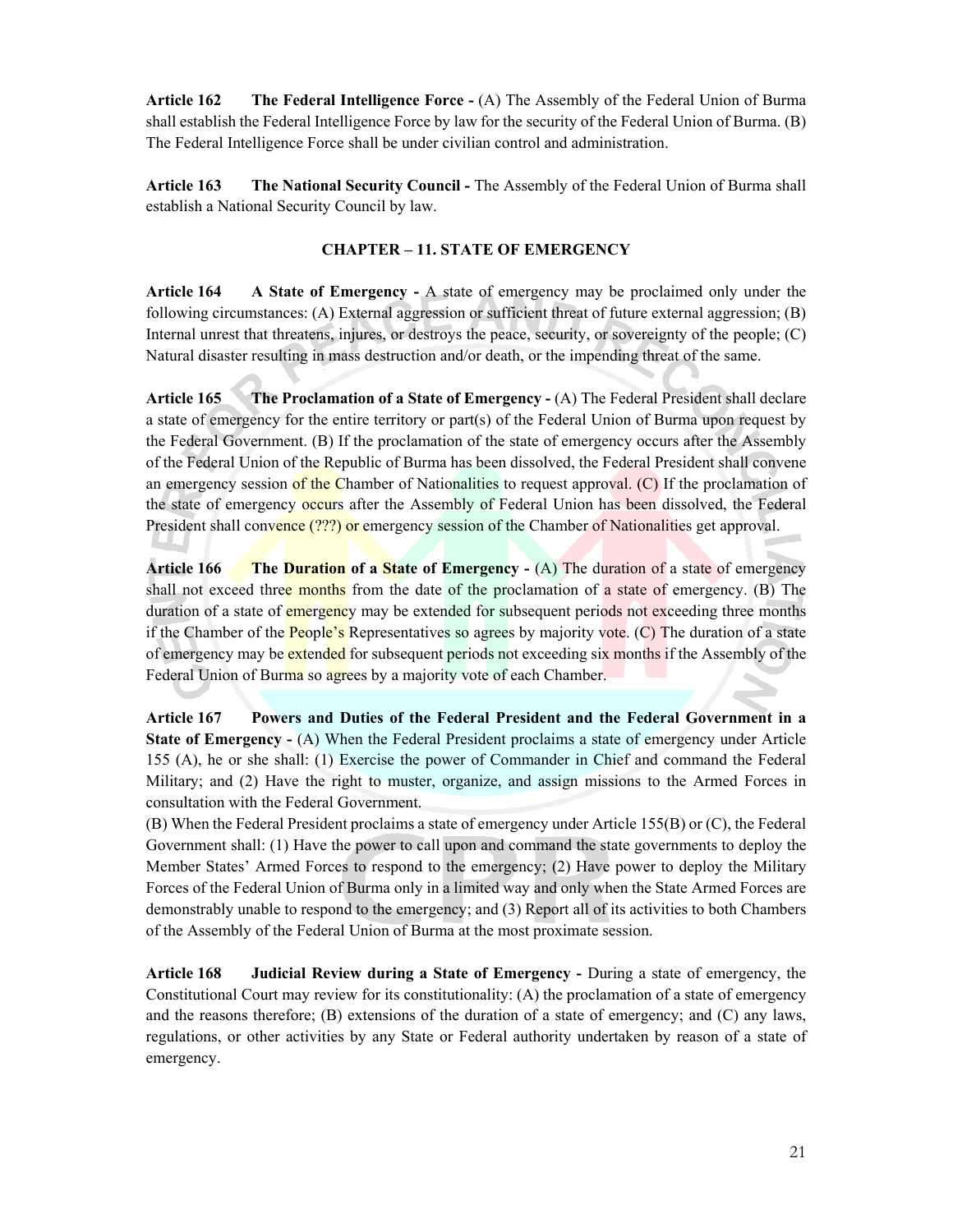**Article 169 The Judiciary During a State of Emergency -** During a state of emergency, the Judicial power shall remain in the courts established pursuant to this constitution, shall not be altered or diminished, and shall be exercised by the judges who were appointed under the existing laws.

**Article 170 Irrevocable Rights -** During a state of emergency, no law, regulation, or activity by the Member States or the Federal Union of Burma shall encroach upon the human dignity or right to life of any citizen, and slavery shall always be prohibited.

**Article 171 Legislation during a State of Emergency -** During a state of emergency, the Federal Assembly may impose restrictions on persons or properties, except those that would violate the Irrevocable Rights under Article 161.

**Article 172 The Termination of a State of Emergency -** (A) A state of emergency shall terminate when:(1) its stipulated duration expires without renewal; or (2) the Federal President chooses to end it before the stipulated duration expires. (B) The President shall notify the Federal Union of Burma of the termination of a state of emergency on or before the date that it is terminated by publication in the Government Gazette.

**CHAPTER – 12. GENERAL PROVISION** 

**Article 173 The Flag of the Federal Union of Burma -** The flag of the Federal Union of Burma shall be . . .

Article 174 The Seal of the Federal Union of Burma - The seal of the Federal Union of Burma shall be . . .

**Article 175 The Seals of the Federal Offices -** The seals of the following federal offices shall be .

**Article 176 The National Anthem -** The National Anthem of the Federal Union of Burma shall be

**Article 177 The Capitol of the Federal Union of Burma -** The Capitol of the Federal union of Burma shall be Maha Rangoon. The Assembly of the Federal Union shall prescribe by law for the capital of the Union.

**178 Official Language** 

**179 Taking Oath** 

. .

. . .

**180 Commission** 

**Article 180 Commissions -** (A) The Assembly of the Federal Union of Burma shall establish the following commissions: (1) The Human Rights Commission; (2) The Commission for Gender Equality**;**  (3) The Commission for Investigating Corruption**;** (4) The Civil Service Commission**;** (5) The Election Commission**;** (6) The Environmental Protection Commission**.** (B) The Federal Assembly shall make law to prescribe the responsibilities of the aforementioned commissions. (C) The Federal Assembly shall have the power to create additional commissions.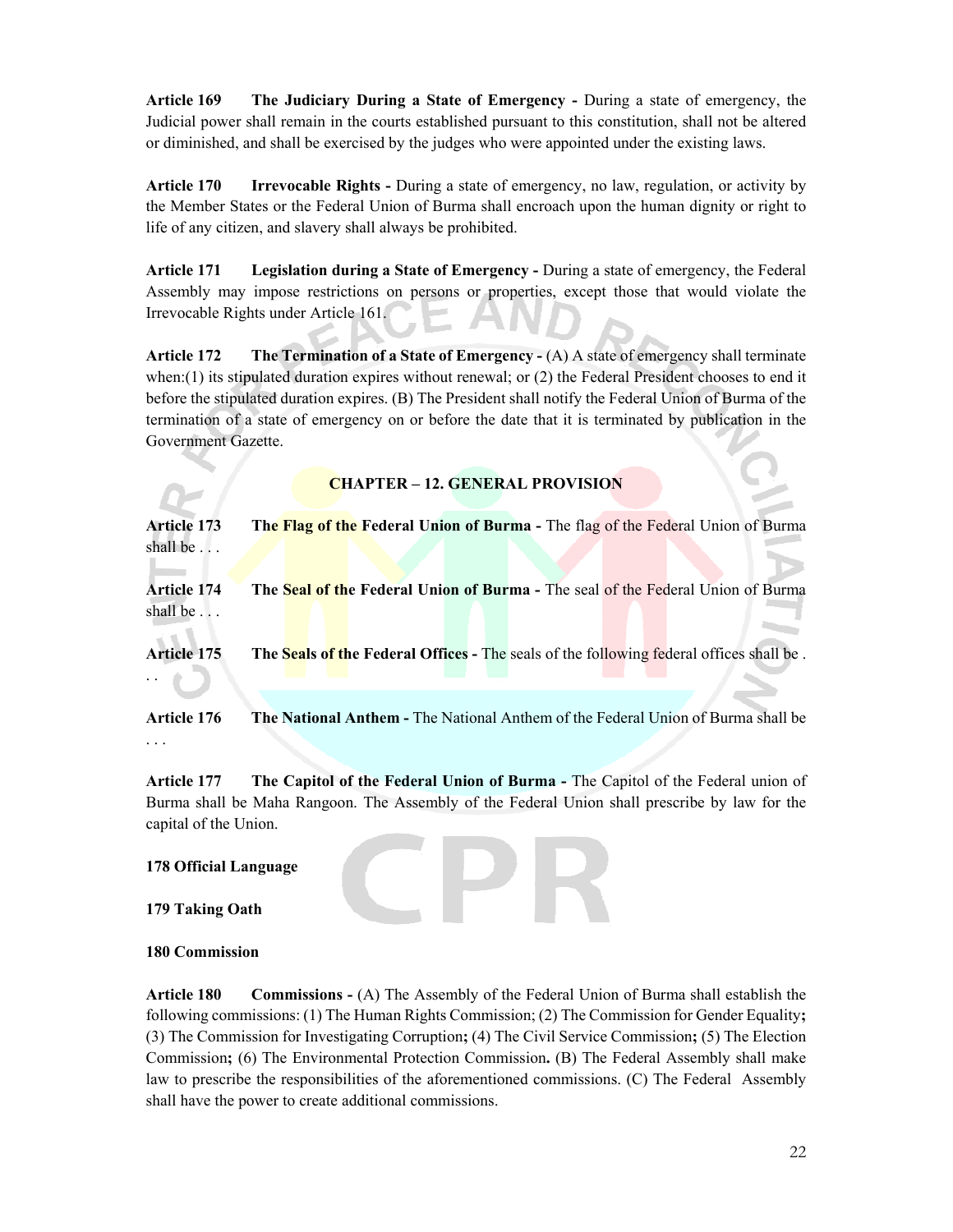**Article 181 The Human Rights Commission -** (A) The Chamber of Nationalities shall nominate seven individuals to be the members of the Human Rights Commission. If and when the Federal Assembly accepts and confirms each nomination, the Federal President shall install each individual and assign him or her responsibilities as a member of the Human Rights Commission. (B) The Human Rights Commission shall independently investigate allegations of human rights violations, either on its own initiative or in response to allegations. (C) The Human Rights Commission shall report its activities and findings to the Federal Assembly. (D) The Federal Assembly shall make law to prescribe the responsibilities of the Human Rights Commission.

**Article 182 The Election Commission -** The Chamber of Nationalities shall nominate seven individuals to be the members of the Election Commission. If and when the Federal Assembly accepts and confirms each nomination, the Federal President shall install each individual and assign him or her responsibilities as a member of the Election Commission.

**Article 183 International Treaties** - (A) The Government of the Federal Union of the Republic of Burma may sign treaties but before they go into force, the Government must bring them before the Legislative Assembly. (B) With the exception of technical and management matters, the Legislative Assembly may decide to ratify or reject the international agreements brought before it. With respect to agreements on technical and management matters, the Government of the Union of Burma must make a full and complete reporting to the Legislative Assembly of any such agreement, but the Government may enforce such agreements without legislative ratification. (C) Except as provided in subsection (b) above, no international agreement shall become part of federal law unless and until it has been ratified by a majority vote of each chamber of the Legislative Assembly. (D) In the absence of legislative authorization, the Government of the Union of the Republic of Burma may take action in the field of international affairs to address a genuine and pressing emergency, but (1) no such action may violate any existing law and  $(2)$  the Government shall report such action to the legislature at the earliest possible opportunity. The legislature may then take action on the emergency, and the Government shall be obliged to follow the prescriptions of such legislative action.

**Article 184 Conducting the Census -** (A) The Chamber of Nationalities shall form a Commission for the Census and prescribe its responsibilities. (B) The national census must be conducted not less often than once every ten years.

**Article 185 Property Disclosure -** (A) Politicians must publicly disclose all property and assets of all types in which they hold any interest. (B) The Federal Assembly and the State Assemblies shall make law to enforce Article 174 (A).

**Article 186 The Auditor General -** (A) The Federal President shall install the Auditor General nominated to him by the Federal Prime Minister and confirmed by the Federal Assembly. (B) The Auditor General shall independently audit all federal accounts. (C) The Auditor General shall report his or her findings to the Federal Government and the Federal Assembly.

Article 187 The Bank of the Federal Union of Burma - (A) The Federal Assembly shall make law to establish an independent Federal Bank in order to administer federal financial matters. (B) The Federal Bank shall be responsible for the stability of the value of the national currency. (C) The Federal Bank shall produce a uniform national currency, both paper and coin.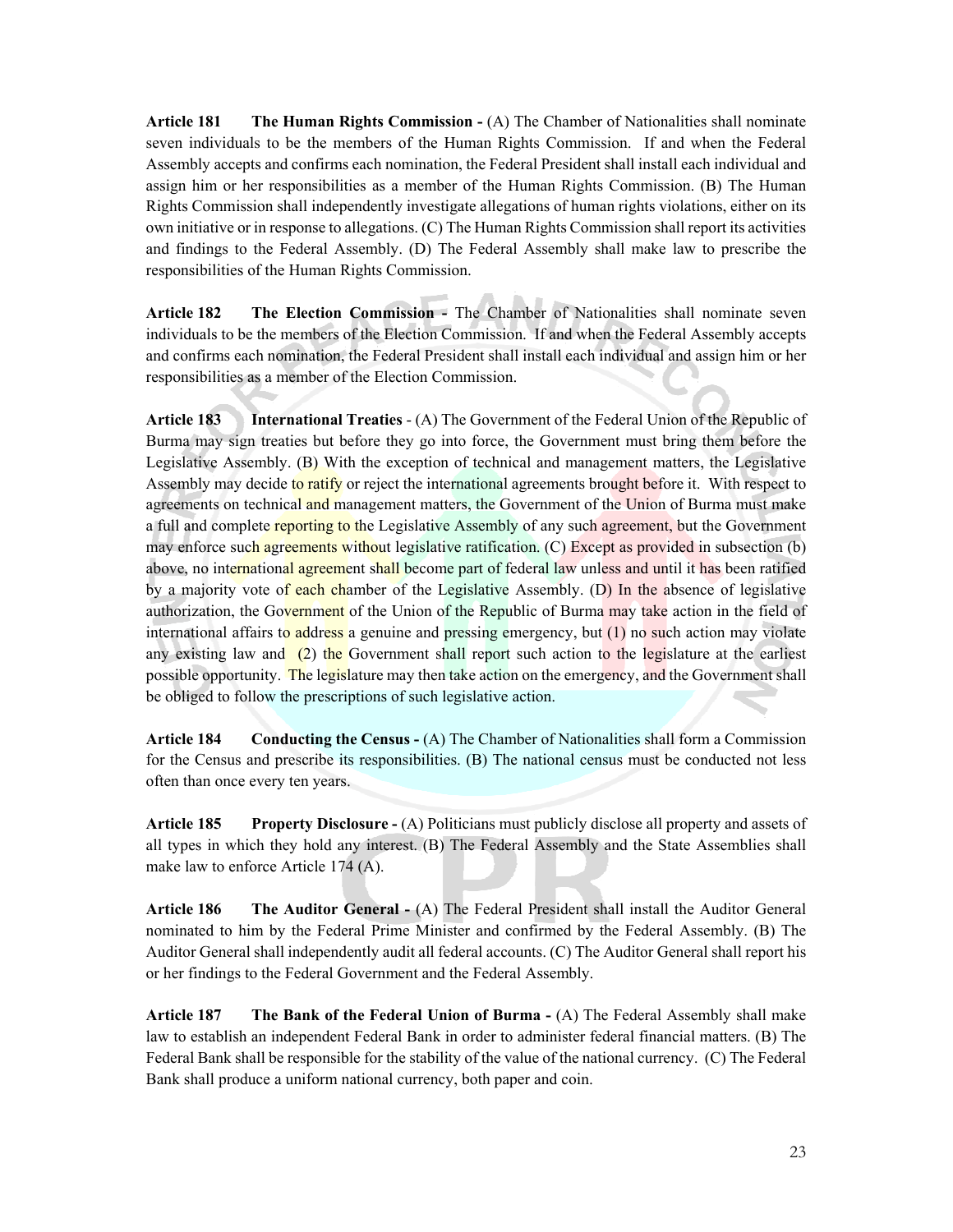**Article 188 The Expression of Public Opinion -** Any citizen may submit his or her opinion or advice, individual or collective, to any government authority or legislative chamber in a signed writing.

**Article 189 Reserved Territories (Native Title) -** (A) Territories traditionally belonging to a particular minority group in a Member State of the Federal Union of Burma may be reserved for that group. (B) Decisions to reserve such territories shall be made by law by the State Assemblies.

**Article 190 Extradition -** A Member State may request extradition of a person accused of committing a crime within the State who has fled to another State and been arrested there. The State receiving the request shall extradite the person accused. The State seeking extradition may not force the other State to extradite.

#### **CHAPTER – 13. TRANSITIONAL PROVISIONS**

**Article 191 The Existing Laws -** The existing laws, regulations, government orders, legal procedures, and case law shall continue in force until repealed or amended by the Federal Assembly except insofar as they are inconsistent with this constitution.

Article 192 The Existing Courts - The courts existing at the date of the commencement of this constitution shall continue to exercise their existing jurisdiction until new courts are established in accordance with this constitution.

**Article 193 The Civil Service -** All persons who are in the civil service at the commencement of this constitution shall continue in service until the government of the Federal Union of Burma makes contrary provision, except insofar as their continuation would be inconsistent with this constitution.

**Article 194 International Agreements and Conventions -** International agreements and conventions to which Burma became a party before the commencement of this constitution shall be reviewed by the Government of the Federal Union of Burma. If the Government decides to continue as a party to the agreement or convention, it shall present the agreement or convention to the Assembly of the Federal Union of Burma for ratification. Burma will honor all those treaties and conventions that international law requires it to honor

**Article 195 The Census -** A census shall be performed during the transition period. In order to perform the census before the Chamber of Nationalities convenes its first session, a provisional census commission shall be established.

**Article 196 The Formation of States –** (A) In accordance with the Chapter 3, Article 46 of this constitution, in order to form a Federal Union with National State, Nationalities States, all the ethnic nationalities – free wills –  $(B)$  In order to reveal the true feeling of the ethnic nationalities, enquiry commission shall be formed and given duties. (C) According the findings of the inquity committee, if the majority of the peoples in that territory have a will/desire, it shall be prescribe in the constitution

**Article 197 Transitional Justice and Remediation -** During the transition period, a commission shall be formed to investigate and identify losses suffered by persons before the commencement of this constitution as a result of actions by any authority in the former regime. Retranslation: (A) During the transition period, a Transitional Justice and Reconciliation Commission shall be formed to investigate and indemnify losses suffered by persons before the commencement of this constitution as a result of